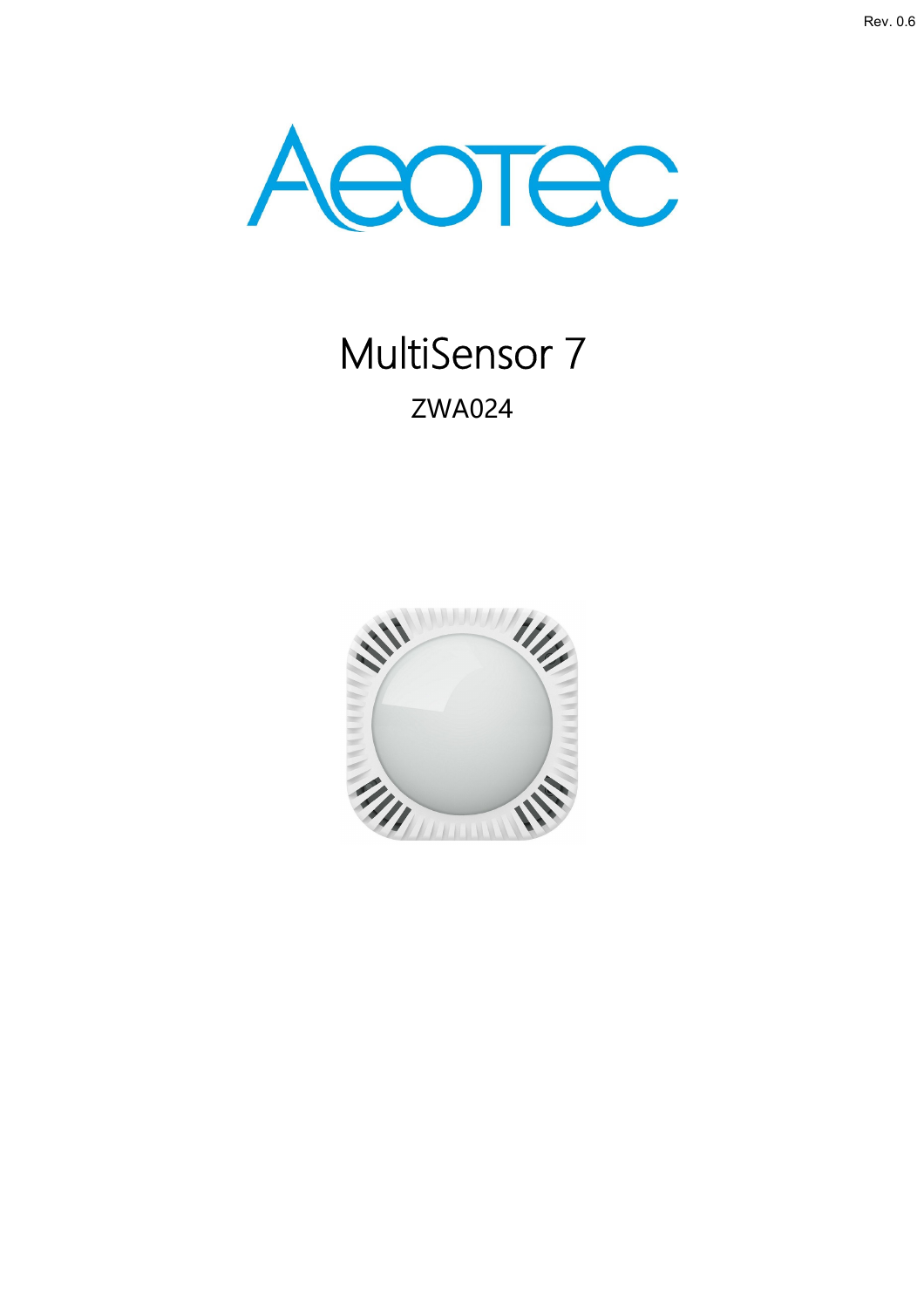# Engineering Specifications

This product can be included and operated in any Z-Wave™ network with other Z-Wave™ certified devices from other manufacturers and/or other applications. All non-battery operated nodes within the network will act as repeaters regardless of vendor to increase reliability of the network.

## 1 Library and Command Classes

#### 1.1 Embedded SDK

v7.12.2

#### 1.2 Device Type

Generic Device Class: GENERIC\_TYPE\_SENSOR\_NOTIFICATION (0x07) Specific Device Class: SPECIFIC\_TYPE\_NOTIFICATION\_SENSOR (0x01)

#### 1.3 Role Type

Reporting Sleeping Slave (RSS): ROLE\_TYPE\_SLAVE\_SLEEPING\_REPORTING (0x06)

#### 1.4 Command Class

| <b>Command Class</b>                 | <b>Version</b> | <b>Not</b> | Non-    | <b>Securely added</b> |                  |
|--------------------------------------|----------------|------------|---------|-----------------------|------------------|
|                                      |                | added      | secure  | <b>Non-secure CC</b>  | <b>Secure CC</b> |
|                                      |                |            | added   |                       |                  |
| Z-Wave Plus Info                     | 2              | Support    | Support | Support               |                  |
| Association                          | 2              | Support    | Support |                       | Support          |
| <b>Association Group Information</b> | 3              | Support    | Support |                       | Support          |
| Multi Channel Association            | 3              | Support    | Support |                       | Support          |
| Battery                              |                | Support    | Support |                       | Support          |
| <b>Binary Sensor</b>                 | 2              | Support    | Support |                       | Support          |
| Multilevel Sensor                    | 11             | Support    | Support |                       | Support          |
| Notification                         | 8              | Support    | Support |                       | Support          |
| <b>Application Status</b>            |                | Support    | Support | Support               |                  |
| Configuration                        | 4              | Support    | Support |                       | Support          |
| <b>Transport Service</b>             | 2              | Support    | Support | Support               |                  |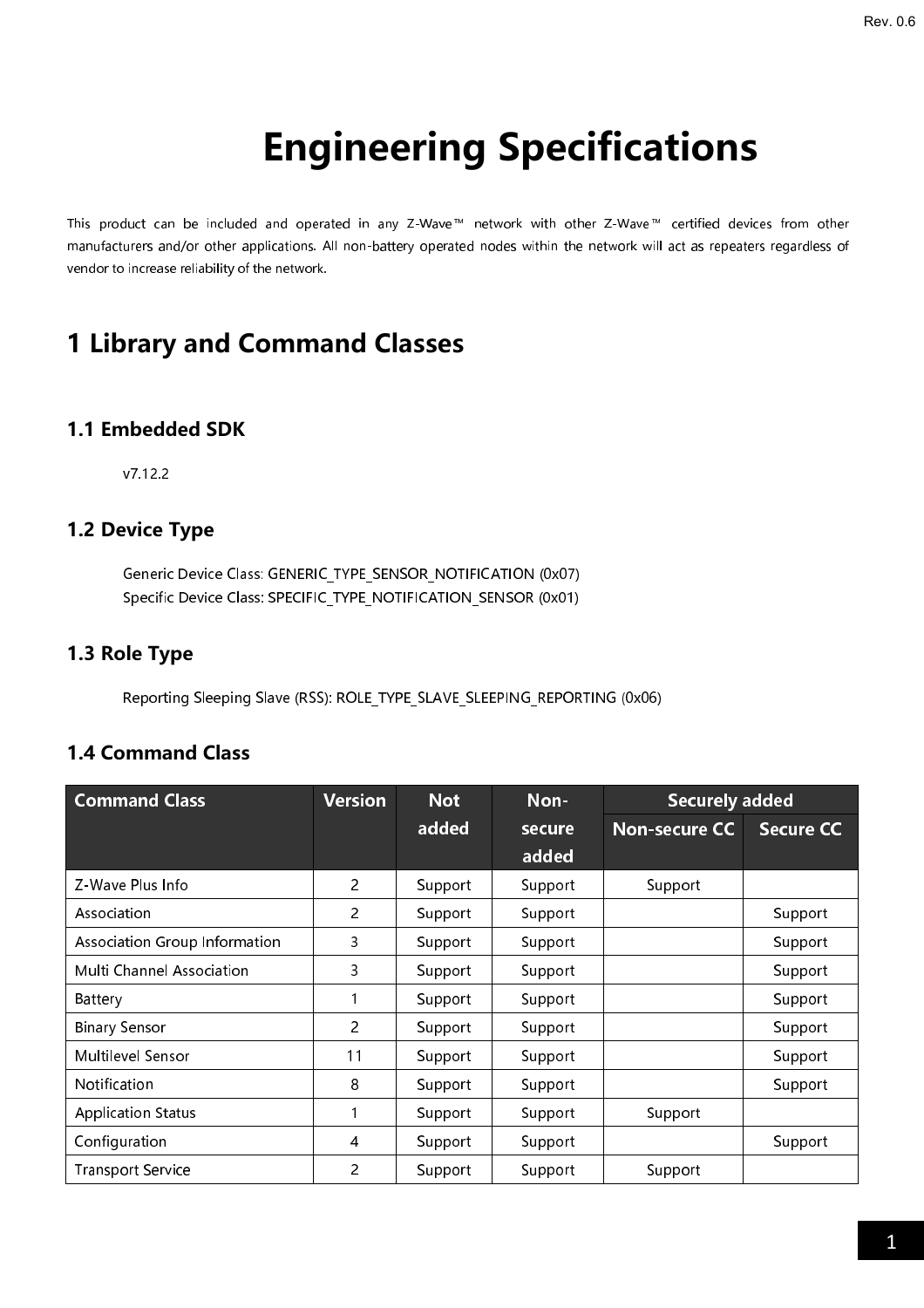| Version                   | 3 | Support | Support |         | Support |
|---------------------------|---|---------|---------|---------|---------|
| Wakeup                    | 2 | Support | Support |         | Support |
| Manufacturer Specific     | 2 | Support | Support |         | Support |
| Device Reset Locally      |   | Support | Support |         | Support |
| Indicator                 | 3 | Support | Support |         | Support |
| Powerlevel                |   | Support | Support |         | Support |
| Security 0/2              |   | Support | Support | Support |         |
| Supervision               |   | Support | Support | Support |         |
| Firmware Update Meta Data |   | Support | Support |         | Support |

## 2 Z-Wave<sup>™</sup> Network Operation

| <b>Functions</b>    | <b>Action</b>        | <b>Description</b>                                                                                                                                                                                                                                                                                                                                                                                                                                   |
|---------------------|----------------------|------------------------------------------------------------------------------------------------------------------------------------------------------------------------------------------------------------------------------------------------------------------------------------------------------------------------------------------------------------------------------------------------------------------------------------------------------|
|                     | <b>Button</b>        |                                                                                                                                                                                                                                                                                                                                                                                                                                                      |
| Add <sup>1</sup>    | Tap one time         | Add this device into an existing Z-Wave network:<br>1. Power on the device, the power led will blink blue slowly.<br>2. Let the Primary Controller into inclusion mode (If you don't know<br>how to do this, refer to its manual)<br>3. Press the action button one time, when the yellow led on release the<br>button. It indicates the device has enter learn mode.<br>4. If added successful, the power led will flash (white -> green -> white - |
|                     |                      | > green at a rate of 250ms per each color) for 2 seconds.                                                                                                                                                                                                                                                                                                                                                                                            |
| Remove <sup>1</sup> | Tap one time         | Remove this device from an existing Z-Wave network:<br>1. Power on the device.<br>1. Let the Primary Controller into exclusion mode (If you don't know<br>how to do this refer to its manual)<br>2. Press the action button one time, when the purple led on release the<br>button. It indicates the device has enter learn mode.<br>If removed successful, the blue led will blink slowly.                                                          |
| Wakeup Notify       | Hold for $2 \sim 5s$ | 1. Power on and make sure the device has been included into Z-Wave<br>network.<br>2. Press and hold the button at least 2s until Red Led Is On and then<br>release the button, device will send wake up notification to controller if<br>device is in a Z-Wave network.                                                                                                                                                                              |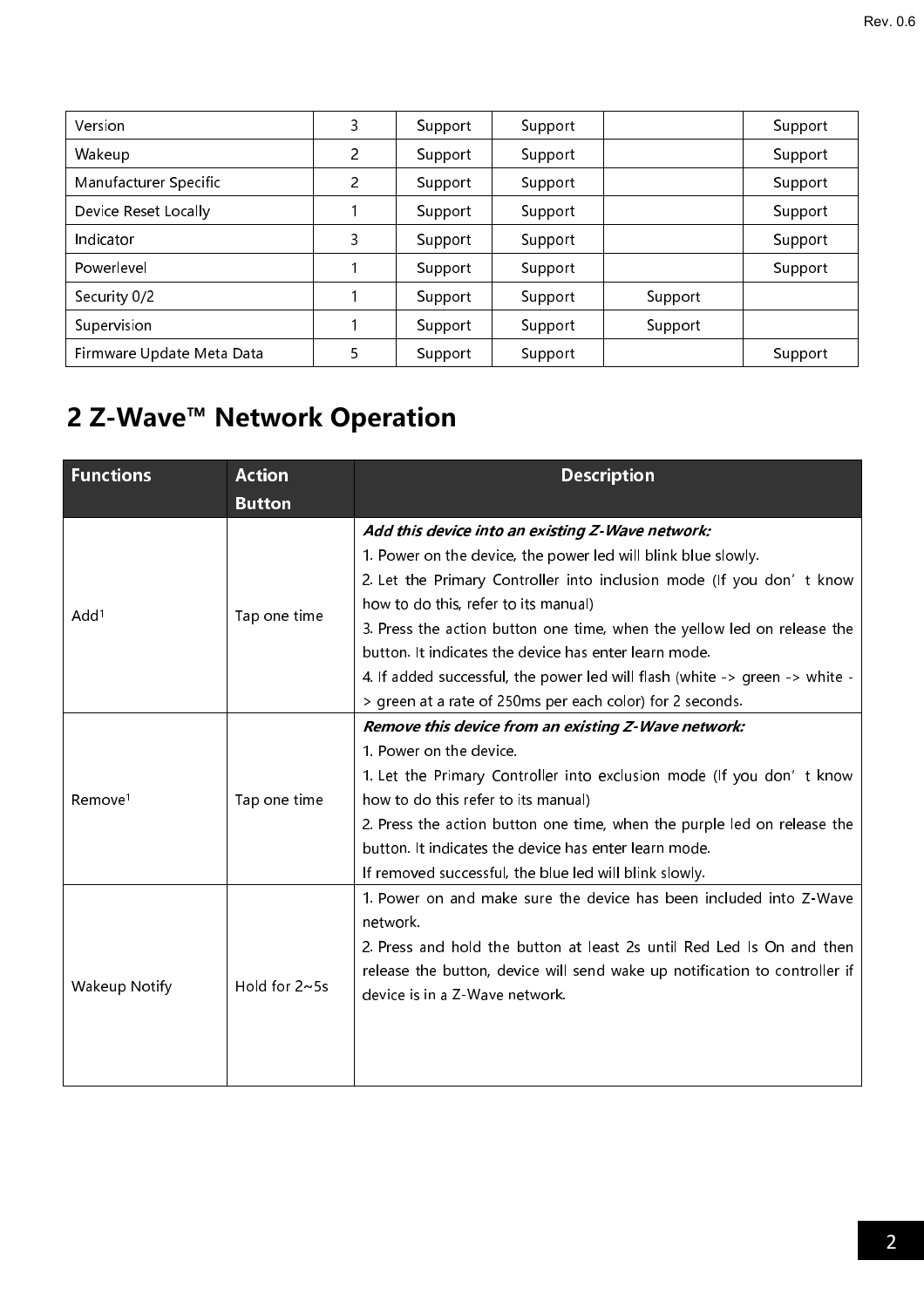|                        |                 | Enter 5 minutes wakeup state:                                                   |
|------------------------|-----------------|---------------------------------------------------------------------------------|
|                        |                 | 1. Power on and make sure the device has been included into Z-Wave              |
|                        |                 | network.                                                                        |
|                        |                 | 2. Press and hold button for 5 seconds, when orange led on release it. If       |
| 5<br>Minutes<br>Wakup  | Hold for 5~9s   | orange led keep on, it indicates state entered.                                 |
| State                  |                 | Exit 5 minutes wakeup state:                                                    |
|                        |                 | 1. Power on and make sure the device has been included into Z-Wave              |
|                        |                 | network.                                                                        |
|                        |                 | 2. Press and hold button for 5 seconds, when orange led on release it. If       |
|                        |                 | led off, it indicates state exited.                                             |
|                        |                 | 1. Power on the device and make sure it has been included into the Z-           |
|                        | Hold for 9~15s  | Wave network.                                                                   |
|                        |                 | 2. Press and hold the button for 9 seconds, when the cyan led on release        |
|                        |                 | the button. Then, it will enter the power level test mode. At this mode,        |
|                        |                 | the Hot Water Switch device will send 100 frames to remote device to            |
| <b>RF Quality Test</b> |                 | diagnostic network quality.                                                     |
|                        |                 | 3. After the test, if $>$ = 97 frames receive ACK, the green led will turn on 2 |
|                        |                 | seconds. This indicates the network is Good.                                    |
|                        |                 | 4. If >=90 frames receive ACK, the yellow led will turn on 2 seconds. This      |
| <b>Factory Reset</b>   |                 | indicates the network is OK.                                                    |
|                        |                 | 5. If < 90 frames receive ACK, the red led will turn on 2 seconds. This         |
|                        |                 | indicates the network is Bad.                                                   |
|                        |                 | 1. Make sure the device has been powered.                                       |
|                        | Hold for 15~20s | 2. Press and hold the button for 15 seconds. When the red led flash, the        |
|                        |                 | device will enter factory reset mode.                                           |
|                        |                 | 3. If reset successful, the blue led will blink slowly.                         |

1) This device must be used in conjunction with a Security Enabled Z-Wave Controller in order to fully utilize all implemented functions.

## 3 Button Action and LED Indicator

#### Unit: second

| <b>Action</b>        | <b>Press</b>        | down Action Release Action Button                                                                                                                                                                                                                                                                                                                                                                                                    |
|----------------------|---------------------|--------------------------------------------------------------------------------------------------------------------------------------------------------------------------------------------------------------------------------------------------------------------------------------------------------------------------------------------------------------------------------------------------------------------------------------|
|                      | <b>Button</b>       |                                                                                                                                                                                                                                                                                                                                                                                                                                      |
| Tap 1 time [0.04, 1] | Solid yellow status | Turns on a solid yellow status, If a new node id is<br>assigned to this device, the yellow LED will keep solid<br>until whole network processing is complete (or entering.<br>If successful, the LED will flash white -> green -> white -<br>> green (at a rate of 250ms per each color change) for 2<br>seconds. After 2 seconds have finished, use typical<br>paired status LED indicators for ON/OFF status from<br>parameter #1. |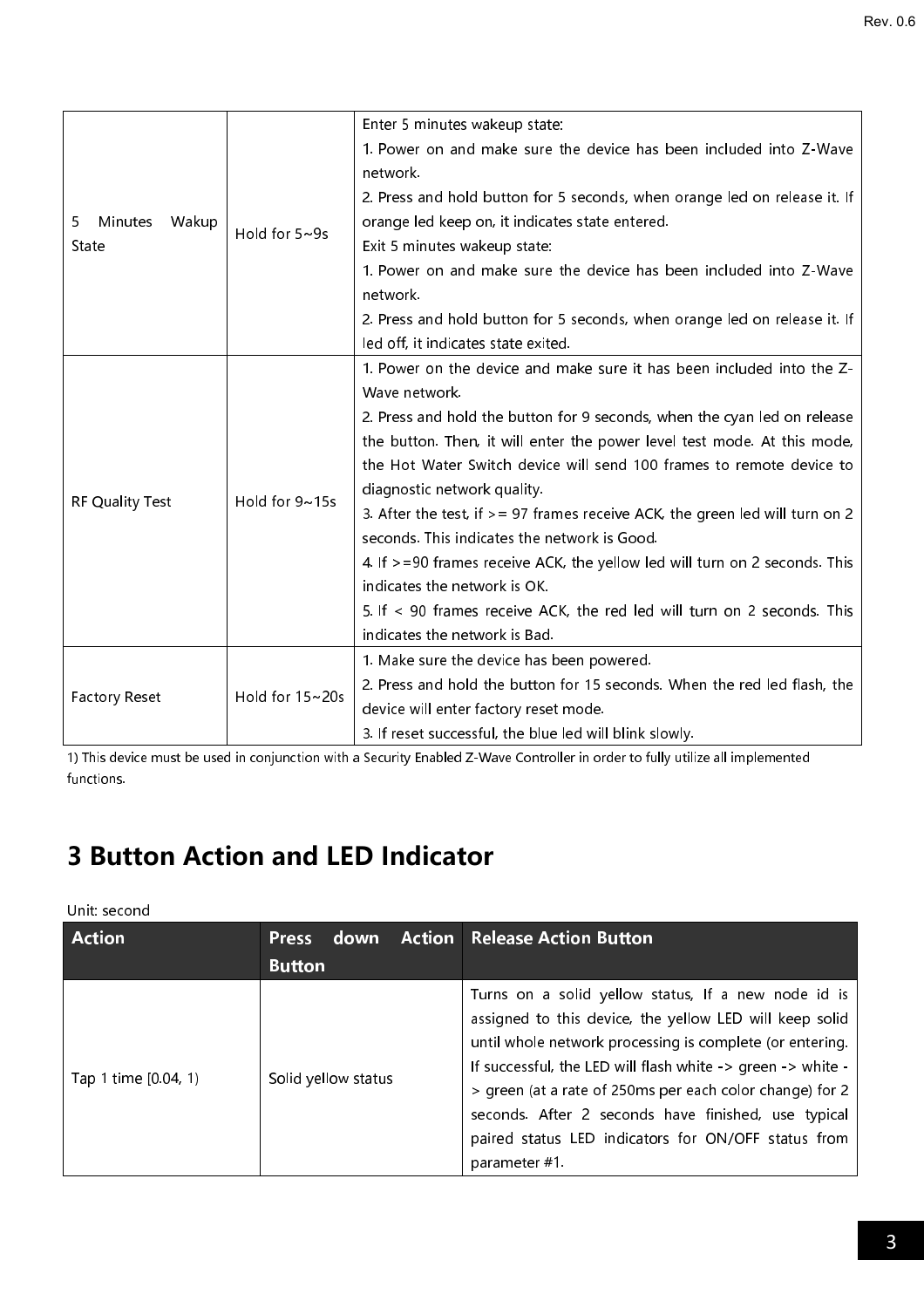| Tap 2 times [0.04, 1)          | Purple LED keeps on for 2<br>seconds and then off                                                              | If exclusion is successful, the LED should pulse blue<br>color slowly.                                                                                                        |
|--------------------------------|----------------------------------------------------------------------------------------------------------------|-------------------------------------------------------------------------------------------------------------------------------------------------------------------------------|
| Tap 4 times [0.04, 2)          | N/A                                                                                                            | If parameter 32 is set to 2, this will be used to cancel the<br>alarm. See parameter 30, 31, 32 for more information.                                                         |
| Press and hold [1, 2)          | Turn LED off                                                                                                   |                                                                                                                                                                               |
| Press and hold (2, 5)          | Solid orange status                                                                                            | LED revert back to LED state based on network state.<br>If parameter 32 is set to 4, this will be used to cancel the<br>alarm. See parameter 30, 31, 32 for more information. |
| Press and hold [5, 9)          | Solid cyan status                                                                                              | See power level test mode.                                                                                                                                                    |
| Press and hold [9, 15)         | Solid red status                                                                                               | N/A                                                                                                                                                                           |
| Press and hold [15, 20)        | Red color will blink on and<br>off at a rate of 200ms for 2<br>seconds and then pulse<br>blue color if removed | Reset to factory default                                                                                                                                                      |
| Press and hold [20, $\infty$ ) | N/A                                                                                                            | N/A                                                                                                                                                                           |

## 4 Association Groups

The device supports 11 association groups and every group supports max 5 associated nodes.

Group 1 is lifeline group, all nodes which associated in this group will receive the messages sent by device through lifeline.



When Basic CC/Switch Binary CC are used to control this device or sent through association groups to control other associated nodes, the variable will be phased as the follow ways: 0x01~0x063/0xff means On, 0x00 means Off, other values will be ignored.

The Command Class supported by each association group is shown in the table below:

|                | 1100 L DUVILL |                        |           |                                                |
|----------------|---------------|------------------------|-----------|------------------------------------------------|
| $\blacksquare$ | <b>Name</b>   |                        | N Profile | <b>Description</b>                             |
|                |               | $\circ$                |           |                                                |
|                |               | d                      |           |                                                |
|                |               | e                      |           |                                                |
|                |               | $\mathsf{s}$           |           |                                                |
|                |               |                        |           | <b>Device Reset Locally:</b>                   |
|                | Lifeline<br>1 | General: Lifeline<br>5 |           | When factory reset.                            |
|                |               |                        |           | <b>Notification Report:</b>                    |
|                |               |                        |           | See Notification Chapter for more information. |

Root Device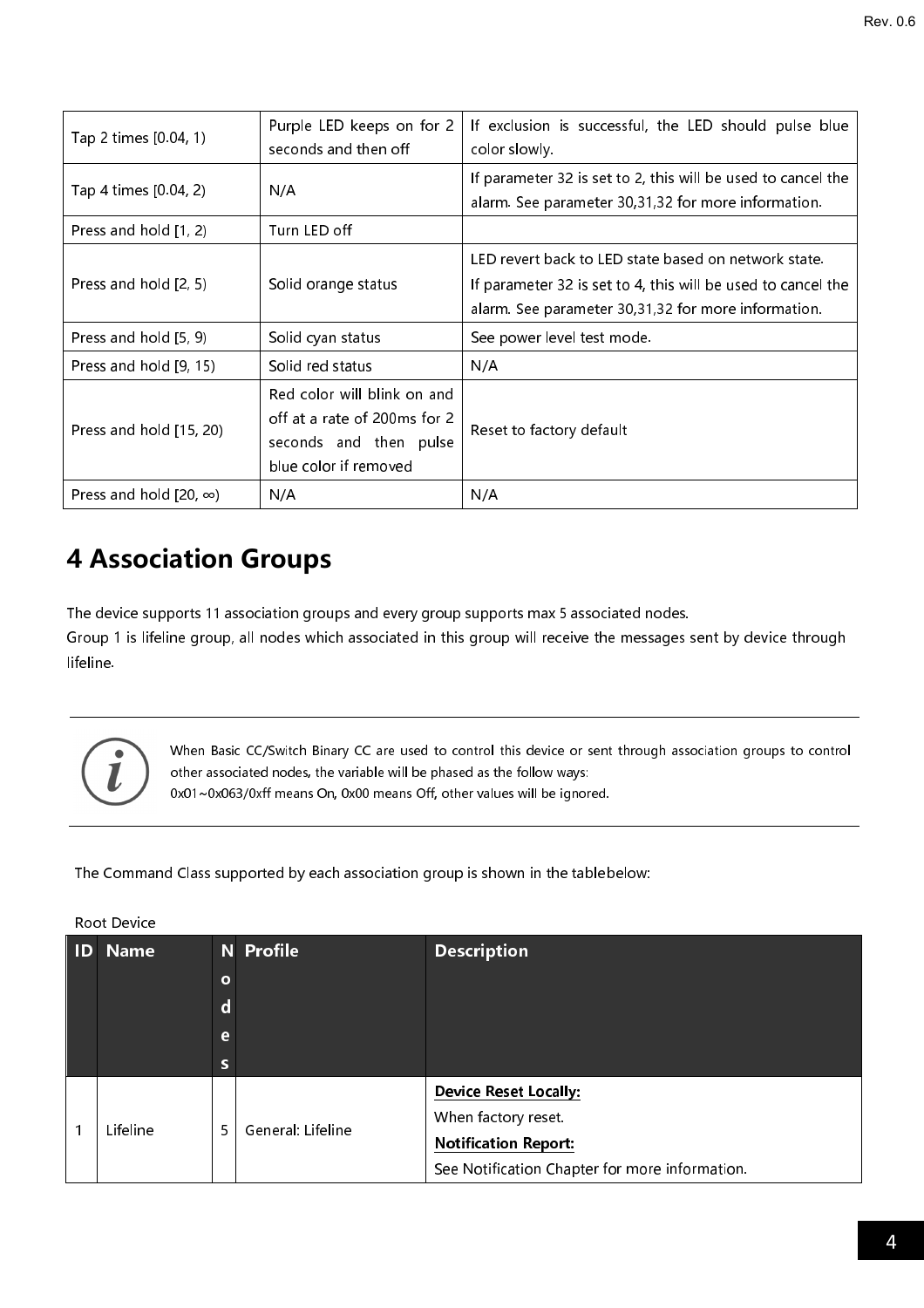|                |               |    |                     | <b>Sensor Binary Report:</b>                                     |
|----------------|---------------|----|---------------------|------------------------------------------------------------------|
|                |               |    |                     | See Param5 for more information.                                 |
|                |               |    |                     | <b>Sensor Multilevel Report:</b>                                 |
|                |               |    |                     | When sensors above over limit or below under limit.              |
|                |               |    |                     | <b>Battery Report:</b>                                           |
|                |               |    |                     | See Param101.                                                    |
|                |               |    |                     | <b>Indicator Report:</b>                                         |
|                |               |    |                     | Issued when the indicator light changed.                         |
|                |               |    |                     | <b>Basic Set:</b>                                                |
|                |               |    |                     | Basic Set Command will be sent to the associated device when     |
| $\overline{c}$ | Motion        | 5  | General: NA         | motion trigger or untrigger. The basic set value is determined   |
|                |               |    |                     | by Param11, Param12. See Param13 for more information.           |
|                |               |    |                     | <b>Basic Set:</b>                                                |
| 3              | OverHeat      | 5  | Sensor: Temperature | When the temperature change value is over or under the           |
|                |               |    |                     | threshold set by Param16. Scale is determined by Param64.        |
|                |               |    |                     | <b>Basic Set:</b>                                                |
| 4              | UnderHeat     | 5  | Sensor:Temperature  | When the temperature change value is under or over the           |
|                |               |    |                     | threshold set by Param17. Scale is determined by Param64.        |
|                |               |    |                     | <b>Basic Set:</b>                                                |
| 5              | OverHumidity  | 5. | Sensor: Humidity    | When the current humidity is over or under the threshold set     |
|                |               |    |                     | by Param14                                                       |
|                |               |    |                     | <b>Basic Set:</b>                                                |
| 6              | UnderHumidity | 5  | Sensor: Humidity    | When the current humidity is under or over the threshold set     |
|                |               |    |                     | by Param15                                                       |
|                |               |    |                     | <b>Basic Set:</b>                                                |
| 7              | OverLight     | 5  | Sensor: Illuminance | When the current light/lux is over or under the threshold set by |
|                |               |    |                     | Param18.                                                         |
|                |               |    |                     | <b>Basic Set:</b>                                                |
| 8              | UnderLight    | 5  | Sensor: Illuminance | When the current light/lux is under or over the threshold set by |
|                |               |    |                     | Param19.                                                         |
|                |               |    |                     | <b>Basic Set:</b>                                                |
| 9              | OverUV        | 5  | Sensor: Ultraviolet | When the current UV is over or under the threshold set by        |
|                |               |    |                     | Param20.                                                         |
|                |               |    |                     | <b>Basic Set:</b>                                                |
| 10             | UnderUV       | 5  | Sensor: Ultraviolet | When the current UV is under or over the threshold set by        |
|                |               |    |                     | Param21.                                                         |
| 11             | Temperature   | 5  | Sensor: Temperature |                                                                  |

## 5 Basic Command Map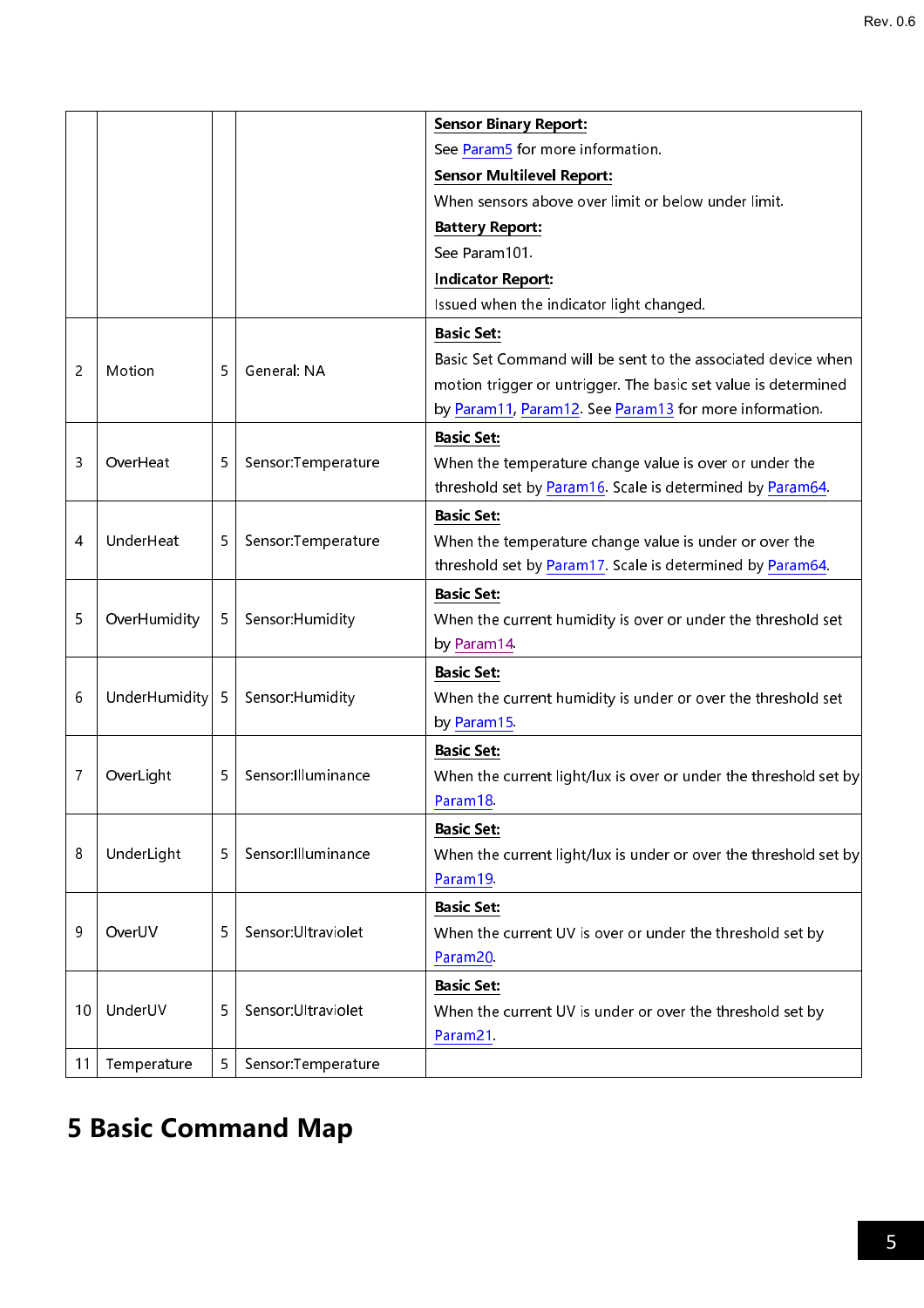| <b>Basic Command</b> | $\mid$ Mapped Command $\mid$ |
|----------------------|------------------------------|
| <b>Basic Set</b>     |                              |
| <b>Basic Get</b>     |                              |
| Basic Report         |                              |

## 6 Wakeup

The device stays in sleep status for the majority of time in order to conserve battery life.

The minimum wakeup interval is 1800 seconds(30 minutes)

The maximum wakeup interval is 86400 seconds(24 hours)

The default wakeup interval is 28800 seconds(8 hours) The value is greater, the battery life is longer.

Allowable min step among each wakeup interval is 60 seconds, such as 1860s, 1920s, 1980s...



If the product is in sleep state for a long time and your gateway shows it is in offline state, you can rediscover it via pressing and holding the Action Button for 3 seconds, then the Sensor will send a wake\_up notification report to your gateway and let your gateway that it is still online.

## 7 Battery

Battery level will be checked every time the device wake up. These includes the wakeup timer, motion trigger, button click.

When the battery state changed, a battery report command will be sent to the controller.

## 8 Multilevel Sensor

The device has a temperature/humidity sensor and a ambient light/uv sensor. The ambient temperature/humidity and light/uv will be checked period.

| <b>Command Class</b> | COMMAND CLASS SENSOR MULTILEVEL |
|----------------------|---------------------------------|
| Command              | SENSOR MULTILEVEL REPORT        |
| Type                 | Air Temperature                 |
| <b>Scale</b>         | Celsius(EU) / Fahrenheit (US)   |

See Param16,17,40,41,45,46,48,49,50,51 and 64 for more information.

See Param14,15,40,42,45,48,52,53,54 for more information.

| Command Class | `MULTILEVEL<br><b>SENSOR</b><br>COMMAND CLASS<br>$\sim$<br>$\sim$<br>- |
|---------------|------------------------------------------------------------------------|
| -ommand       | TILEVEI<br><b>SENSOR</b><br>REPORT<br>.MUL<br>$\sim$                   |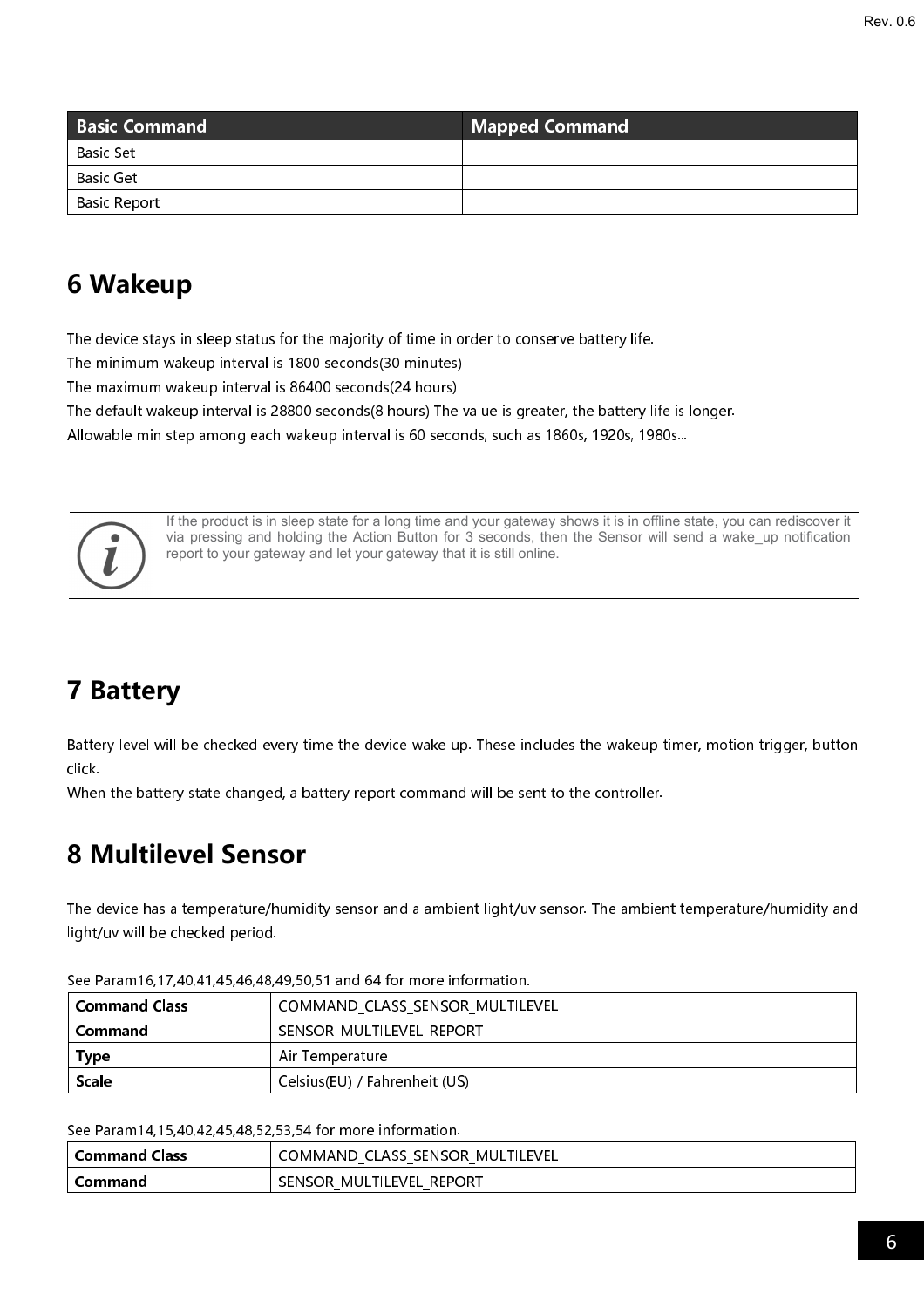| <b>Type</b> | umidity.<br>_       |
|-------------|---------------------|
| Scale       | value<br>Percentage |

See Param18,19,40,43,45,48,55,56,57 for more information.

| <b>Command Class</b> | COMMAND CLASS SENSOR MULTILEVEL |  |  |
|----------------------|---------------------------------|--|--|
| Command              | SENSOR MULTILEVEL REPORT        |  |  |
| Type                 | . Illuminance                   |  |  |
| Scale                | Lux                             |  |  |

See Param20,21,40,44,45,48,58,59,60 for more information.

| <b>Command Class</b> | COMMAND CLASS SENSOR MULTILEVEL |  |  |
|----------------------|---------------------------------|--|--|
| Command              | SENSOR MULTILEVEL REPORT        |  |  |
| <b>Type</b>          | Ultraviolet                     |  |  |
| <b>Scale</b>         | UV index                        |  |  |

## 9 Notification

| <b>Notification Type</b>                              | <b>Notification Event/State</b>   | <b>Description</b>                                 |  |
|-------------------------------------------------------|-----------------------------------|----------------------------------------------------|--|
|                                                       | State idle                        | Notification value for the state variable going to |  |
|                                                       |                                   | idle.                                              |  |
|                                                       | Motion detection (0x08)           | When motion triggered.                             |  |
| Home Security (0x07)<br>Power<br>Management<br>(0x08) | Tampering, product moved (0x09)   | When vibrating.                                    |  |
|                                                       |                                   | When USB disconnected and insert battery           |  |
|                                                       | AC mains disconnected (0x02)      | again.                                             |  |
|                                                       | AC mains re-connected(0x03)       | When insert the USB cable.                         |  |
|                                                       | Replace battery soon (0x0A)       | When battery level below the param39 value.        |  |
|                                                       | Replace battery now (0x0B)        | When battery level below 2.0V.                     |  |
| System(0x09)                                          | failure<br>software<br>System     |                                                    |  |
|                                                       | (manufacturer proprietary failure | When watch dog timeout.                            |  |
|                                                       | code provided) (0x04)             |                                                    |  |

## 10 Manufacturer Information

| <b>Parameter</b>  | Value                                   |
|-------------------|-----------------------------------------|
| Manufacturer ID 1 | 0x03                                    |
| Manufacturer ID 2 | 0x71                                    |
| Product Type ID 1 | $0x00 = EU$ , $0x01 = US$ , $0x02 = AU$ |
| Product Type ID 2 | 0x02                                    |
| Product ID 1      | 0x00                                    |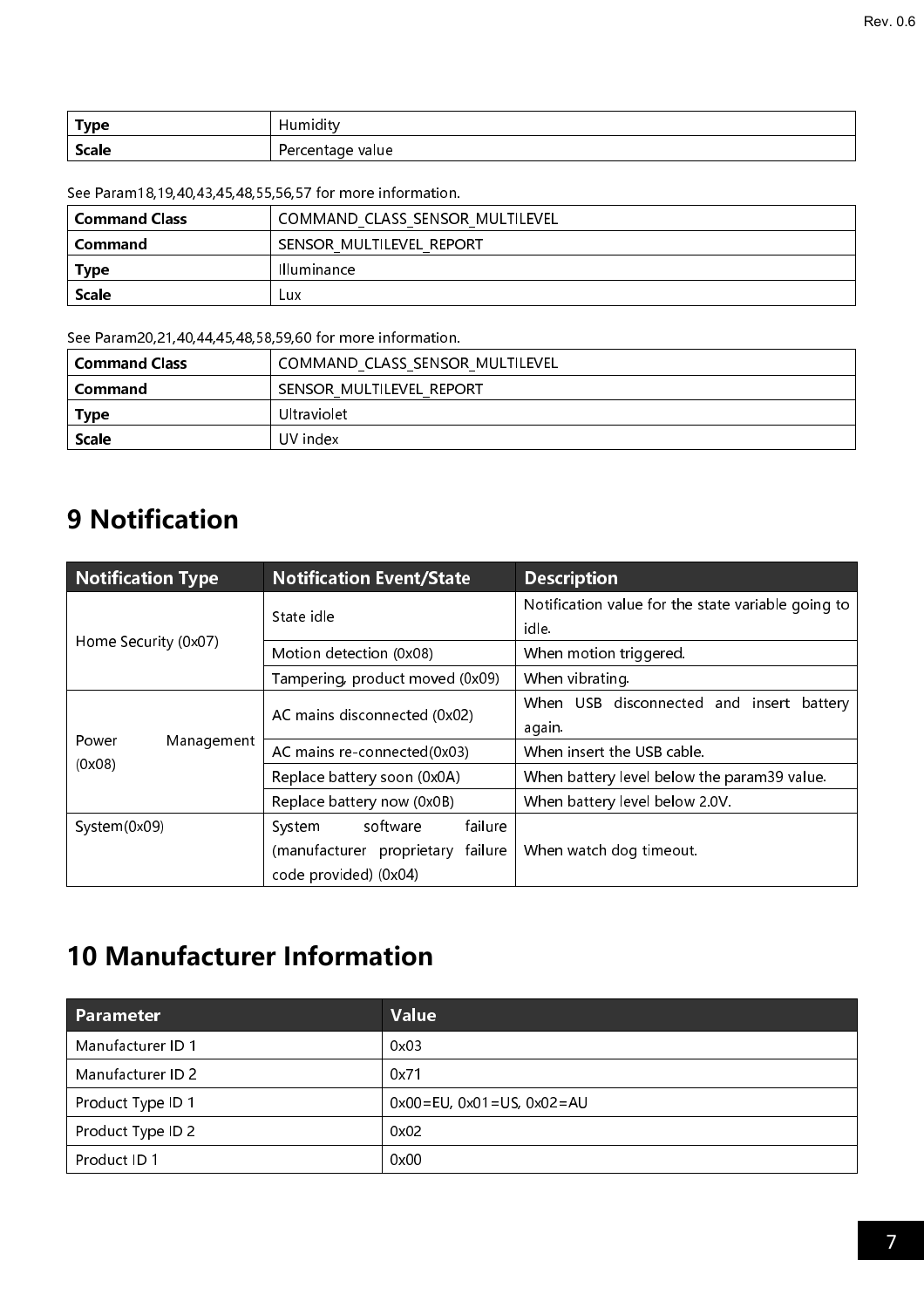| Product ID 2 | $\sqrt{0x18}$ |
|--------------|---------------|
|              |               |

## 11 Configuration

User can change the default settings by the below configuration parameters. After device reset, all these parameters will be set to their default values.

Properties:

R=Readable, W=Writable, S=Signed Integer, U=Unsigned Integer, E=Enumerated, B=Bit filed

## (Param 1) Beaming Enable/Disable

Used to enable/disable beaming. If set to 1, FLiR commands will be supported and device type will be LSS. But the device must be re-included into the network to activate it.

| l Parameter Number | Size (Byte) | Available Settings | Default value | <b>Property</b> |
|--------------------|-------------|--------------------|---------------|-----------------|
| 0x01               |             | 0/1                |               | R/W/F           |
|                    |             |                    |               |                 |

0 - disable

1 - enable

## (Param 2) Motion Retrigger Time

Presence re-detection time set in second to allow motion sensor to reset timeout of motion sensor. In this time, the motion sensor can not be triggered again. If this value reach zero, the timeout configuration value set by Param3 will be reset.

| Parameter Number | Size (Byte) | <b>Available Settings</b> | l Default value ' | <b>Property</b> |
|------------------|-------------|---------------------------|-------------------|-----------------|
| 0x02             |             | $0 - 3600$                | 30                | R/W/U           |

0 – disable

1~30 - 30 seconds

30 ~ 3600 - timeout set in seconds

## (Param 3) Motion Untrigger Time

Timeout configuration set in second for motion sensor to send no trigger status.

| <b>Parameter Number</b> | Size (Byte) | <b>Available Settings</b> | Default value | <b>Property</b> |
|-------------------------|-------------|---------------------------|---------------|-----------------|
| 0x03                    |             | $30 - 3600$               | 240           | R/W/U           |

## (Param 4) Motion Sensitivity

Set the sensitivity of motion sensor.

| Parameter Number | Size (Byte) | <b>Available Settings</b> | Default value | <b>Property</b> |
|------------------|-------------|---------------------------|---------------|-----------------|
| 0x04             |             | $0 - 11$                  |               | R/W/U           |

0 - disable

1 - minimum sensitivity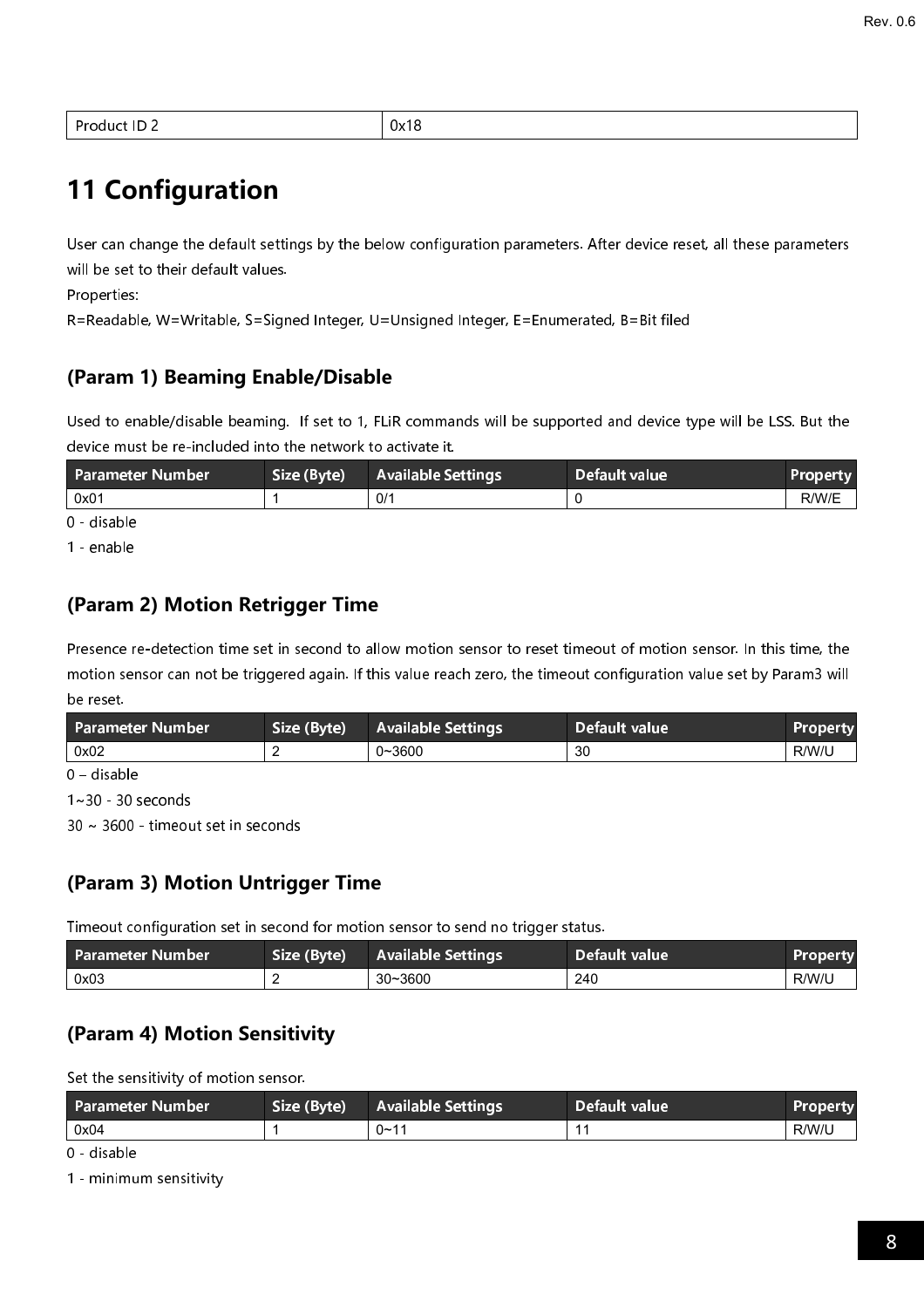11 - maximum sensitivity

## (Param 5) Motion Report Type

Set which command class will be sent when motion sensor is triggered or detriggered.

| l Parameter Number | Size (Byte) | Available Settings | ' Default value. | Property |
|--------------------|-------------|--------------------|------------------|----------|
| 0x05               |             | 0/1/2              |                  | R/W/F    |

0 - Sends Notification Report

1 - Sends Sensor Binary Report

2 - Sends Notification and Sensor Binary Report

## (Param 6) Vibration Sensor Enable/Disable

Used to enable/disable vibration sensor.

| Parameter Number | Size (Byte) | <b>Available Settings</b> | Default value | <b>Property</b> |
|------------------|-------------|---------------------------|---------------|-----------------|
| 0x06             |             | 0~255                     | 255           | R/W/U           |

0 - disable vibration

1~254 - timeout set in minutes to reset vibration status

255 - only send vibration triggered, does not timeout

## (Param 7) Vibration Intensity Reports

Used to enable/disable vibration intensity reports. If set to 1, vibration intensity will be sent to gateway when triggered. If set to 0, do not report.

| l Parameter Number | <b>Size (Byte)</b> | <b>Available Settings</b> | Default value | <b>Property</b> |
|--------------------|--------------------|---------------------------|---------------|-----------------|
| 0x07               |                    | 0/1                       |               | R/W/E           |

## (Param 9) Wakeup CC Timeout

Timeout set in seconds after Wakeup CC is send out before go to sleep. If role type is RSS, the minimum value will be 10. If role type is LSS, the minimum value will be 2. If wakeup no more information received, return to sleep mode immediately.

| <b>Parameter Number</b> | Size (Byte) | <b>Available Settings</b> | Default value | <b>Property</b> |
|-------------------------|-------------|---------------------------|---------------|-----------------|
| 0x09                    |             | $2 - 255$                 |               | R/W/U           |

## (Param 10) Power Status

This value is Readonly. Used to report the power status (USB or Battery powered)

| l Parameter Number | Size (Byte) | <b>Available Settings</b> | l Default value <sup>1</sup> | <b>Property</b> |
|--------------------|-------------|---------------------------|------------------------------|-----------------|
| 0x0A               |             | 0/1                       |                              | R/E             |

0 - When battery powered, the device will act as RSS.

1 - When USB cable insert, the device will act as AOS.

The device must be re-included in the network to change the role type.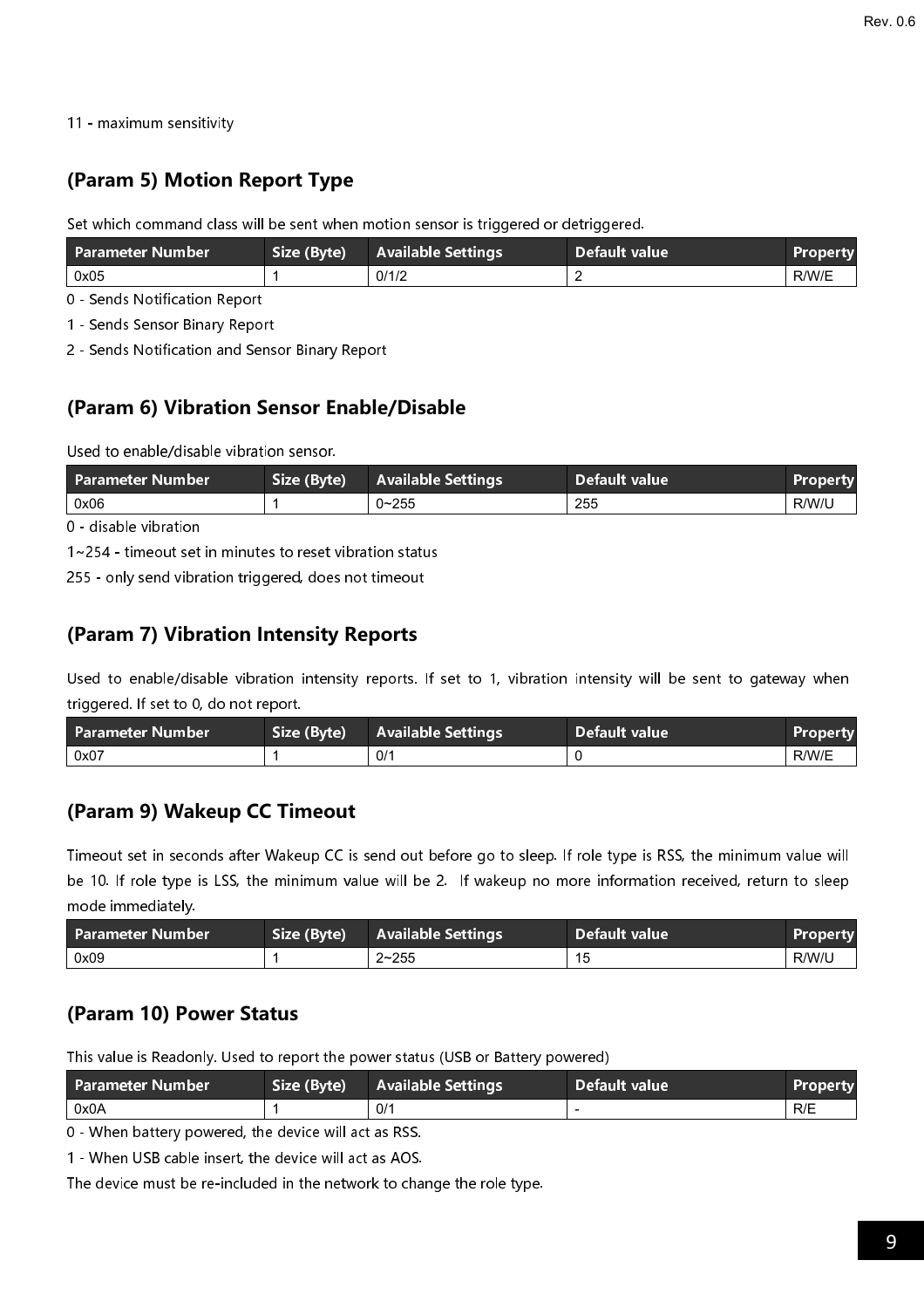## (Param 11) Motion Group Control (Group2)

| Set control of other devices on group2 based on motion trigger |
|----------------------------------------------------------------|
|----------------------------------------------------------------|

| <b>Parameter Number</b>                                                              | Size (Byte) | <b>Available Settings</b>                                                        | Default value                                                                                            | Property |
|--------------------------------------------------------------------------------------|-------------|----------------------------------------------------------------------------------|----------------------------------------------------------------------------------------------------------|----------|
| 0x0B                                                                                 | 1           | 0/1/2/3/4/5/6                                                                    | 0                                                                                                        | R/W/E    |
| 0 - Send BASIC SET (0xFF) when motion is triggered to associated device              |             |                                                                                  |                                                                                                          |          |
|                                                                                      |             | Send BASIC SET (0x00) when motion is untriggered to associated device            |                                                                                                          |          |
| 1 - Send BASIC SET (0x00) when motion is triggered                                   |             |                                                                                  |                                                                                                          |          |
| Send BASIC SET (0xFF) when motion is untriggered                                     |             |                                                                                  |                                                                                                          |          |
| 2 - Send BASIC SET (0xFF) when motion is triggered, Nothing when motion untriggered. |             |                                                                                  |                                                                                                          |          |
| 3 - Send BASIC SET (0x00) when motion is triggered, Nothing when motion untriggered. |             |                                                                                  |                                                                                                          |          |
| 4 - Send BASIC SET (0x00) when motion is untriggered, Nothing when motion triggered. |             |                                                                                  |                                                                                                          |          |
| 5 - Send BASIC SET (0xFF) when motion is untriggered, Nothing when motion triggered. |             |                                                                                  |                                                                                                          |          |
|                                                                                      |             |                                                                                  | 6 - Send BASIC SET (value is configured by parameter 12) when motion is triggered to associated devices. |          |
|                                                                                      |             | Send BASIC SET (value is configured by parameter 12) when motion is untriggered. |                                                                                                          |          |

## (Param 12) Motion Group Value Setting

Set Basic Set value for Group2. The MSB will act as the basic set value when motion trigger. The LSB will act as the basic set value when motion untrigger. E.g. value=0x0A00, then BASIC\_SET(0x0A) will be sent when motion trigger, BASIC\_SET(0x00) will be sent when motion untrigger.

| l Parameter Number | Size (Byte) | <b>Available Settings</b> | Default value | <b>Property</b> |
|--------------------|-------------|---------------------------|---------------|-----------------|
| 0x0C               |             | $0 - 65535$               | 65280         | R/W/U           |

## (Param 13) Motion Group Control Requirement

Set threshold of Light/Lux when devices associated in group2 should be triggered by motion. Associated device only receive BASIC\_SET command when light  $\leq$  = (this value).

| l Parameter Number i | Size (Byte) | <b>Available Settings</b> | Default value | <b>Property</b> |
|----------------------|-------------|---------------------------|---------------|-----------------|
| 0x0D                 |             | $0 - 30000$               | 30000         | R/W/U           |

## (Param 14) Over Humidity Group Threshold (Group5)

Set threshold of humidity. If measured humidity >= (this value), send BASIC\_SET (0xFF) to associated devices through group5. If measured humidity < (this value) send BASIC\_SET (0x00) to associated devices through group5.

| l Parameter Number | Size (Byte) | <b>Available Settings</b> | Default value | <b>Property</b> |
|--------------------|-------------|---------------------------|---------------|-----------------|
| 0x0E               |             | $0 - 100$                 | 60            | R/W/U           |

## (Param 15) Under Humidity Group Threshold (Group6)

Set threshold of humidity. If measure humidity  $\leq$  (this value) send BASIC\_SET (0xFF) to associated devices through group6. If measured humidity > (this value) send BASIC\_SET (0x00) to associated devices through group6.

| ' Parameter Number | <b>Available Settings</b> | Default value | Property |
|--------------------|---------------------------|---------------|----------|
|--------------------|---------------------------|---------------|----------|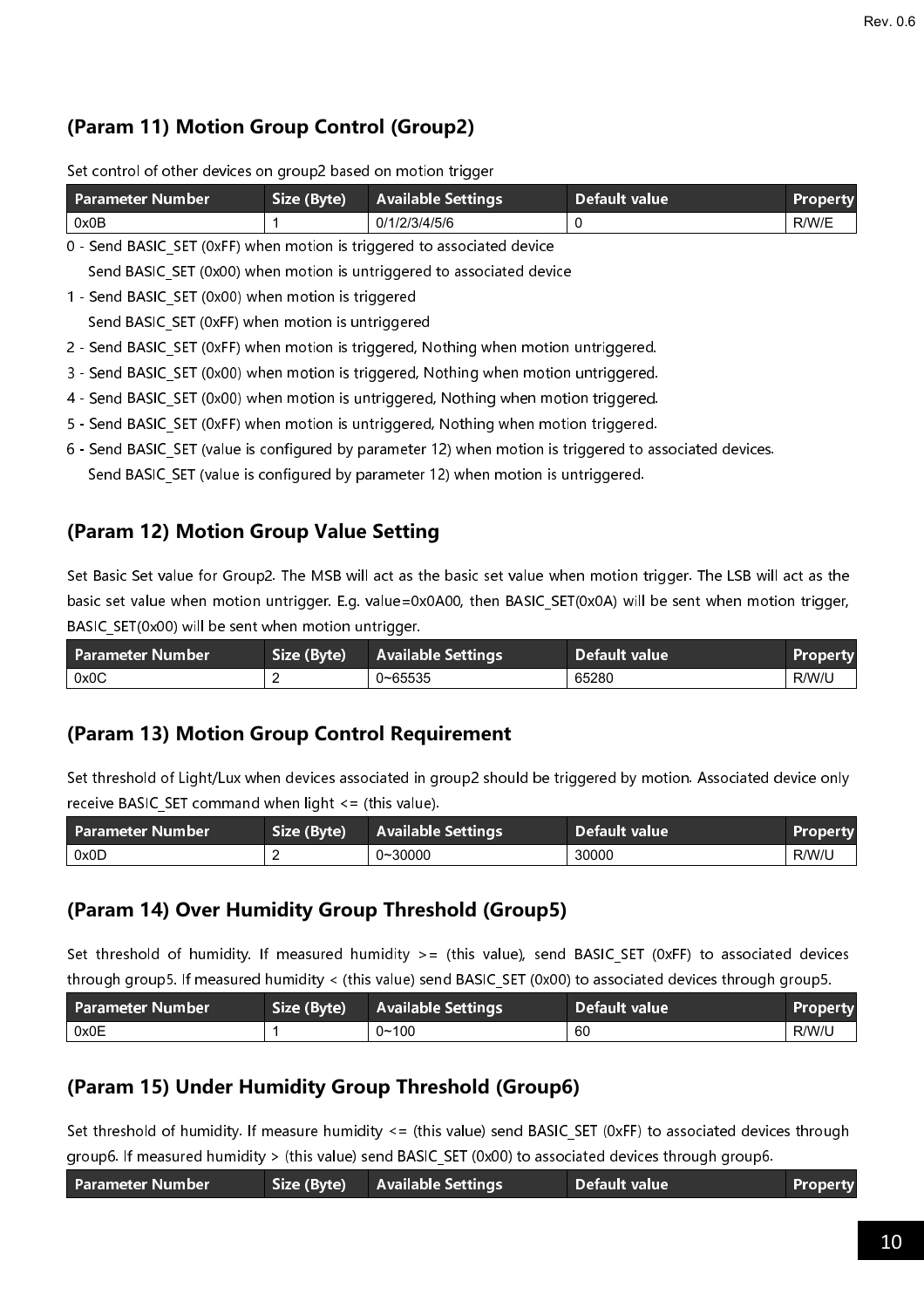| 0x0F<br>100<br>R/W'<br>AC<br>- |
|--------------------------------|
|--------------------------------|

### (Param 16) Over Heat Group Threshold (Group3)

Set threshold of temperature. Designed to control Air Conditioners or temperature controllers ON or OFF. If measured temperature >= (this value, Scale is determined by Param64) send BASIC\_SET (0xFF) to associated devices. If measured temperature < (this value) send BASIC\_SET (0x00) to associated devices. E.g. Value 239 means 23.9 C. Value 750 means 75.0 F.

| l Parameter Number | Size (Byte) | <b>Available Settings</b>                 | Default value           | Property |
|--------------------|-------------|-------------------------------------------|-------------------------|----------|
| 0x10               |             | -400~850 (EU/AU)<br>$-400 \sim 1850$ (US) | 239 (EU/AU)<br>750 (US) | R/W/S    |

#### (Param 17) Under Heat Group Threshold (Group4)

Set threshold of temperature. Designed to control Air Conditioners or temperature controllers ON or OFF. If measured temperature <= (this value, Scale is determined by Param64) send BASIC\_SET (0xFF) to associated devices. If measured temperature > (this value) send BASIC SET (0x00) to associated devices. E.g. Value 155 means 15.5 C. Value 600 means 60.0 F.

| l Parameter Number | Size (Byte) | <b>Available Settings</b> | Default value | <b>Property</b> |
|--------------------|-------------|---------------------------|---------------|-----------------|
| 0x11               |             | -400~850 (EU/AU)          | 155 (EU/AU)   | R/W/S           |
|                    |             | $-400$ ~1850 (US)         | 600 (US)      |                 |

### (Param 18) Over Light Group Threshold (Group7)

Set threshold of Light/Lux. If measured light/lux >= (this value) send BASIC SET (0xFF) to associated devices. If measured light/lux < (this value) send BASIC\_SET (0x00) to associated devices.

| Parameter Number | Size (Byte) | <b>Available Settings</b> | Default value | <b>Property</b> |
|------------------|-------------|---------------------------|---------------|-----------------|
| 0x12             |             | $0 - 30000$               | 2000          | R/W/U           |

#### (Param 19) Under Light Group Threshold (Group8)

Set threshold of Light/Lux. If measured light/lux <= (this value) send BASIC\_SET (0xFF) to associated devices. If measured light/lux  $>$  (this value) send BASIC\_SET (0x00) to associated devices.

| Parameter Number | Size (Byte) | <b>Available Settings</b> | ' Default value i | <b>Property</b> |
|------------------|-------------|---------------------------|-------------------|-----------------|
| 0x13             |             | $0 - 30000$               | 100               | R/W/U           |

#### (Param 20) Over UV Group Threshold (Group9)

Set threshold of UV. If measured UV > = (this value) send BASIC\_SET (0xFF) to associated devices. If measured UV < (this value) send BASIC\_SET (0x00) to associated devices.

| Parameter Number | Size (Byte) | <b>Available Settings</b> | Default value | <b>Property</b> |
|------------------|-------------|---------------------------|---------------|-----------------|
| 0x14             |             | $0 - 11$                  |               | R/W/U           |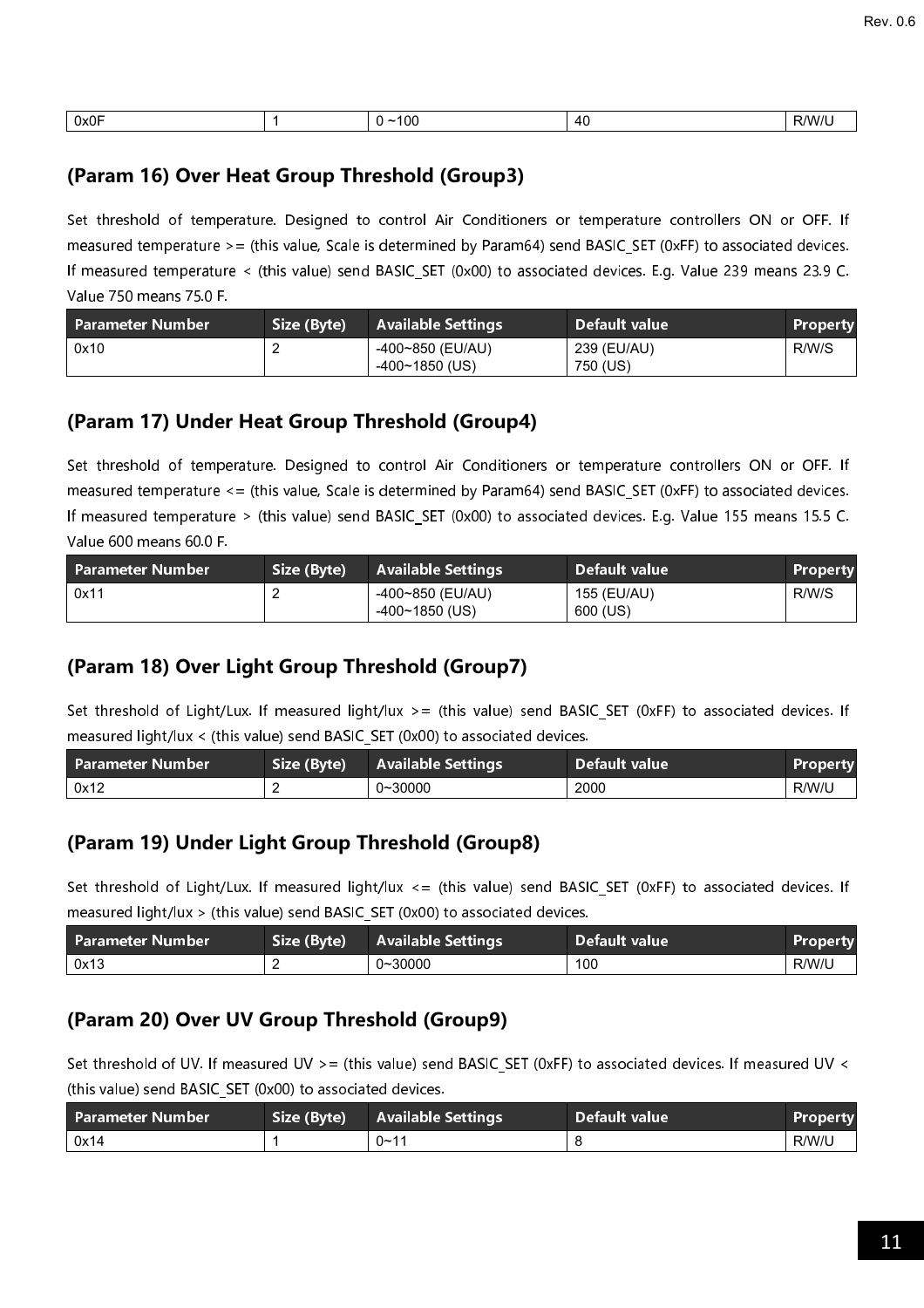## (Param 21) Under UV Group Threshold (Group10)

Set threshold of UV. If measured UV <= (this value) send BASIC\_SET (0xFF) to associated devices. If measured UV > (this value) send BASIC\_SET (0x00 to associated devices.)

| Parameter Number | Size (Byte) | <b>Available Settings</b> | Default value | <b>Property</b> |
|------------------|-------------|---------------------------|---------------|-----------------|
| 0x15             |             | $0 - 11$                  |               | R/W/U           |

#### (Param 39) Low Battery Threshold

Configure low battery report threshold, sends low battery report via notification and battery report when battery level drops under setting. Unit %.

| Parameter Number | Size (Byte) | <b>Available Settings</b> | Default value | <b>Property</b> |
|------------------|-------------|---------------------------|---------------|-----------------|
| 0x27             |             | $10 - 90$                 | 50            | R/W/U           |

## (Param 40) Threshold Check Enable/Disable

Enable/Disable threshold reporting, check time can be adjusted by Param45.

| l Parameter Number | Size (Byte) | <b>Available Settings</b> | Default value | <b>Property</b> |
|--------------------|-------------|---------------------------|---------------|-----------------|
| 0x28               |             | 0/1                       |               | R/W/E           |
|                    |             |                           |               |                 |

0 - disable all threshold reports

1 - enable all threshold reports

#### (Param 41) Temperature Threshold

Threshold = (Value  $*$  0.1) Scale is determined by Param64. 0 = disable.

| <b>Parameter Number</b> | Size (Byte) | <b>Available Settings</b> | Default value | <b>Property</b> |
|-------------------------|-------------|---------------------------|---------------|-----------------|
| 0x29                    |             | $0 - 255$                 |               | R/W/U           |

#### (Param 42) Humidity Threshold

Humidity range =  $1\%$  to 50%, 0 = disable.

| Parameter Number | Size (Byte) | <b>Available Settings</b> | Default value | <b>Property</b> |
|------------------|-------------|---------------------------|---------------|-----------------|
| 0x2A             |             | $0 - 50$                  |               | R/W/U           |

#### (Param 43) Lux Threshold

 $0 =$  disable.

| Parameter Number | Size (Byte) | <b>Available Settings</b> | Default value | <b>Property</b> |
|------------------|-------------|---------------------------|---------------|-----------------|
| 0x2B             |             | $0 - 10000$               | 250           | R/W/U           |

## (Param 44) UV Threshold

 $0 =$  disable.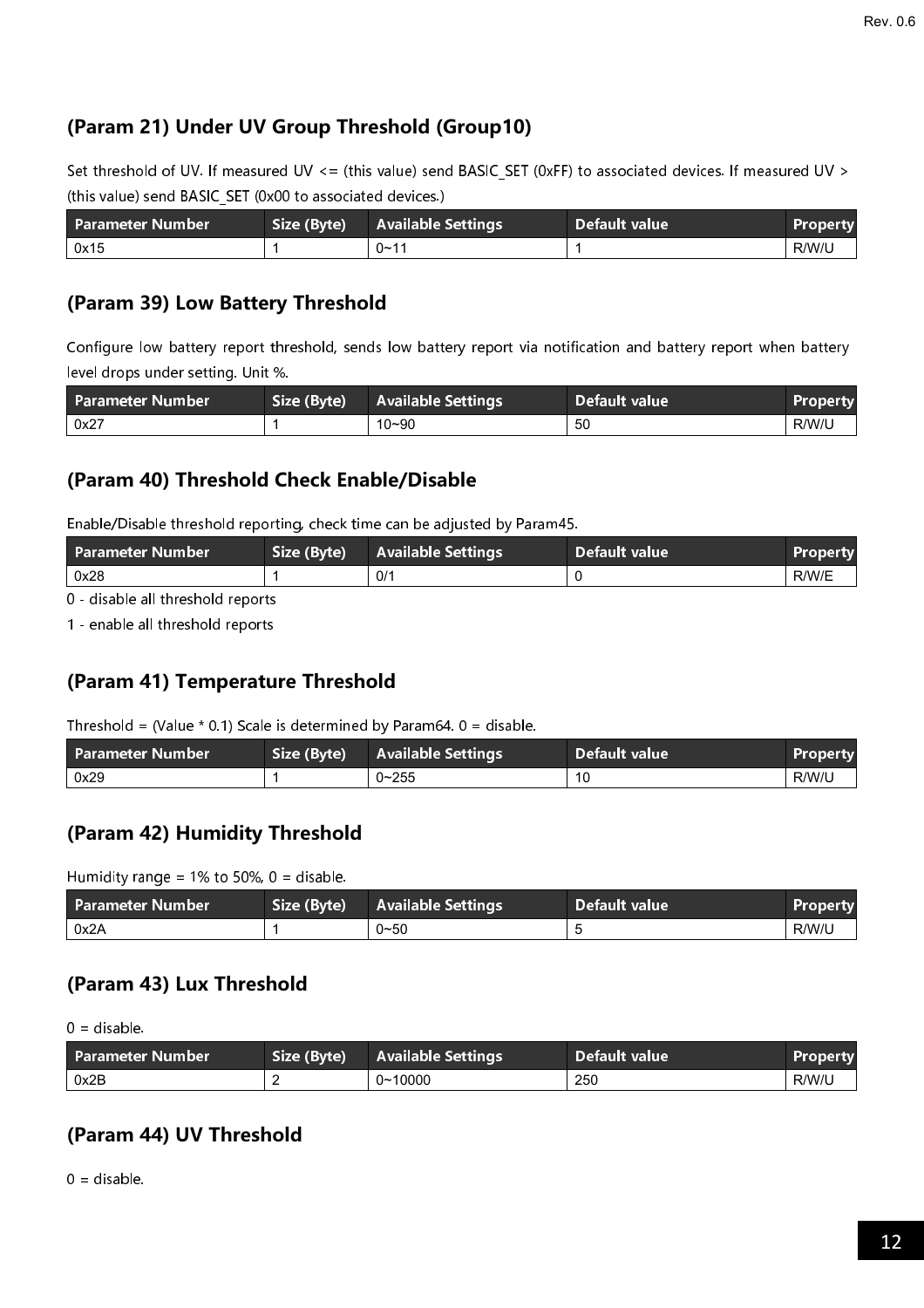| Parameter Number | Size (Byte) | <b>Available Settings</b> | Default value | <b>Property</b> |
|------------------|-------------|---------------------------|---------------|-----------------|
| 0x2C             |             | $0 - 11$                  |               | R/W/U           |

#### (Param 45) Threshold Check Time

Set threshold check time in seconds if threshold is enable via Param40.

| <b>Parameter Number</b> | Size (Byte) | <b>Available Settings</b> | Default value | <b>Property</b> |
|-------------------------|-------------|---------------------------|---------------|-----------------|
| 0x2D                    |             | 1~65535                   | 240           | R/W/U           |

1~65535 - When USB powered

60~65535 - When Battery powered

#### (Param 46) Low Temperature Report

Eable/Disable alarm report for low temperature(<= -15 C) Multilevel CC temperature report will be sent to gateway.

| <b>Parameter Number</b> | Size (Byte) | <b>Available Settings</b> | Default value | <b>Property</b> |
|-------------------------|-------------|---------------------------|---------------|-----------------|
| 0x2E                    |             | 0/1                       |               | R/W/E           |

0 - disable

1 - enable

#### (Param 48) Sensor Limit Control

This value is bit mask. Used to enable/disable measurement reports for various sensors that is more than the upper limit value or less than the lower limit value.

| Parameter Number | Size (Byte) | <b>Available Settings</b> | Default value | <b>Property</b> |
|------------------|-------------|---------------------------|---------------|-----------------|
| 0x30             |             | 1 2 4 8 16 32 64 128      |               | R/W/B           |

0 - Disabled

- 1 Temperature upper level
- 2 Humidity upper level
- 4 Lux upper level
- 8 UV upper level
- 16 Temperature lower level
- 32 Humidity lower level
- 64 Lux lower level
- 128 UV lower level

## (Param 49) Temperature Upper Limit

Set upper limit level for temperature set in scale of 0.1. Scale is determined by Param64. If (Current measurement) > (Upper Limit), then report sensor.

| Parameter Number | Size (Byte) | <b>Available Settings</b> | Default value | Property |
|------------------|-------------|---------------------------|---------------|----------|
| 0x31             |             | -400~1000 (EU/AU)         | 280 (EU/AU)   | R/W/S    |
|                  |             | $-400 - 2120$ (US)        | 824 (US)      |          |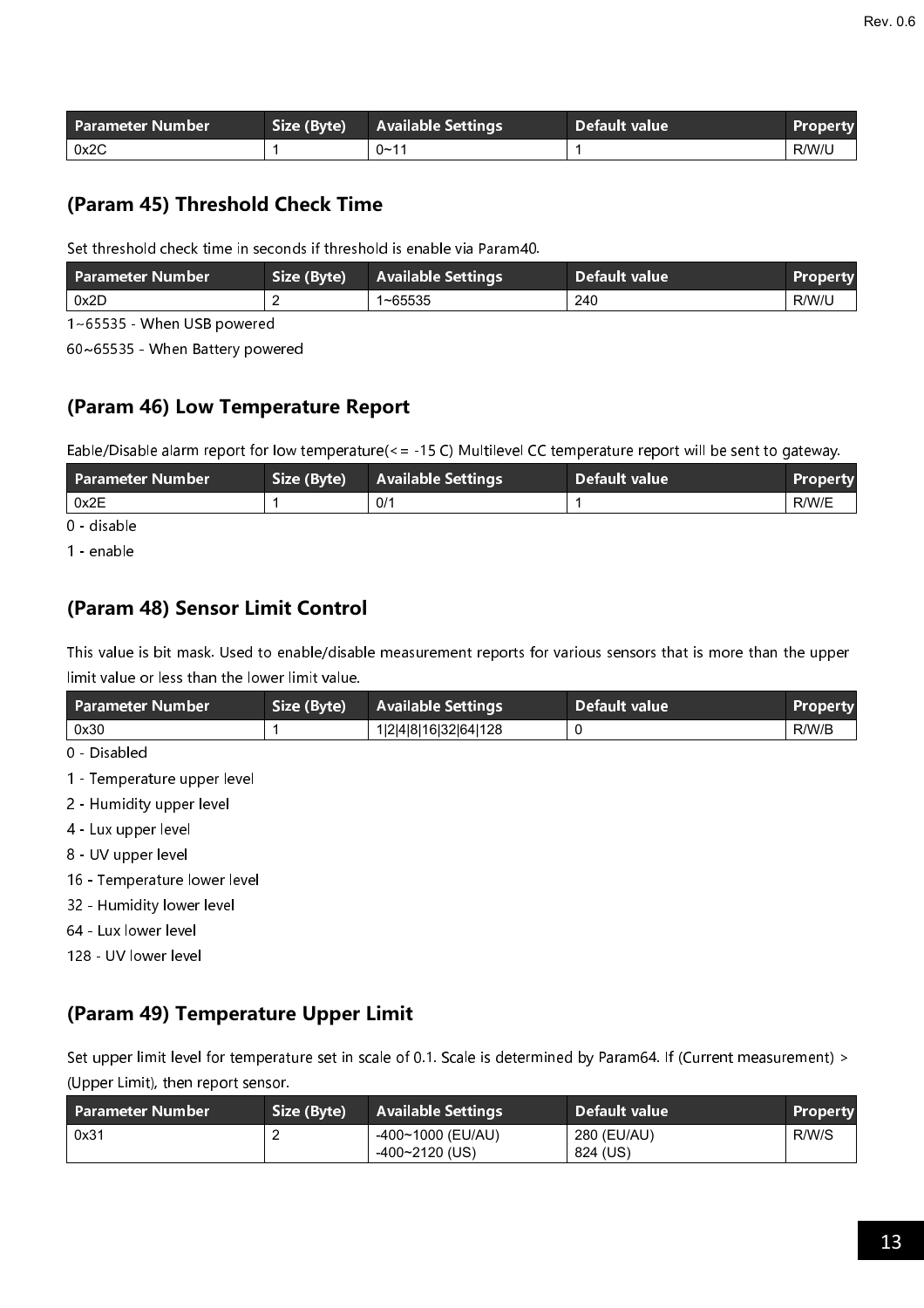## (Param 50) Temperature Lower Limit

Set lower limit level for temperature set in scale of 0.1. Scale is determined by Param64. If (Current Measurement) < (Lower limit), then report sensor.

| l Parameter Number | Size (Byte) | <b>Available Settings</b> | - Default value | Property |
|--------------------|-------------|---------------------------|-----------------|----------|
| 0x32               |             | -400~1000 (EU/AU)         | 0 (EU/AU)       | R/W/S    |
|                    |             | $-400 - 2120$ (US)        | 320 (US)        |          |

### (Param 51) Temperature Recover Limit

Temperature recover limit set in scale of 0.1. Scale is determined by Param64. If (Current measurement) <= (upper limit - recover limit), then temperature report. If (Current measurement) >= (lower limit + recover limit), then temperature report.

| l Parameter Number | Size (Byte) | <b>Available Settings</b> | Default value | <b>Property</b> |
|--------------------|-------------|---------------------------|---------------|-----------------|
| 0x33               |             | $1 - 255$                 | 20            | R/W/U           |

#### (Param 52) Humidity Upper Limit

Set humidity upper limit level.

| l Parameter Number | Size (Byte) | <b>Available Settings</b> | Default value | <b>Property</b> |
|--------------------|-------------|---------------------------|---------------|-----------------|
| 0x34               |             | $0 - 100$                 | 60            | R/W/U           |

#### (Param 53) Humidity Lower Limit

Set humidity lower limit level.

| Parameter Number | Size (Byte) | <b>Available Settings</b> | Default value | <b>Property</b> |
|------------------|-------------|---------------------------|---------------|-----------------|
| 0x35             |             | $0 - 100$                 | -40           | R/W/U           |

## (Param 54) Humidity Recover Limit

Set humidity recover limit level. Refer to Param 51.

| l Parameter Number | Size (Byte) | <b>Available Settings</b> | Default value | <b>Property</b> |
|--------------------|-------------|---------------------------|---------------|-----------------|
| 0x36               |             | 1~50                      |               | R/W/U           |

## (Param 55) Lux Upper Limit

Set lux upper limit level.

| Parameter Number | Size (Byte) | <b>Available Settings</b> | ' Default value | <b>Property</b> |
|------------------|-------------|---------------------------|-----------------|-----------------|
| 0x37             |             | $0 - 30000$               | 1000            | R/W/U           |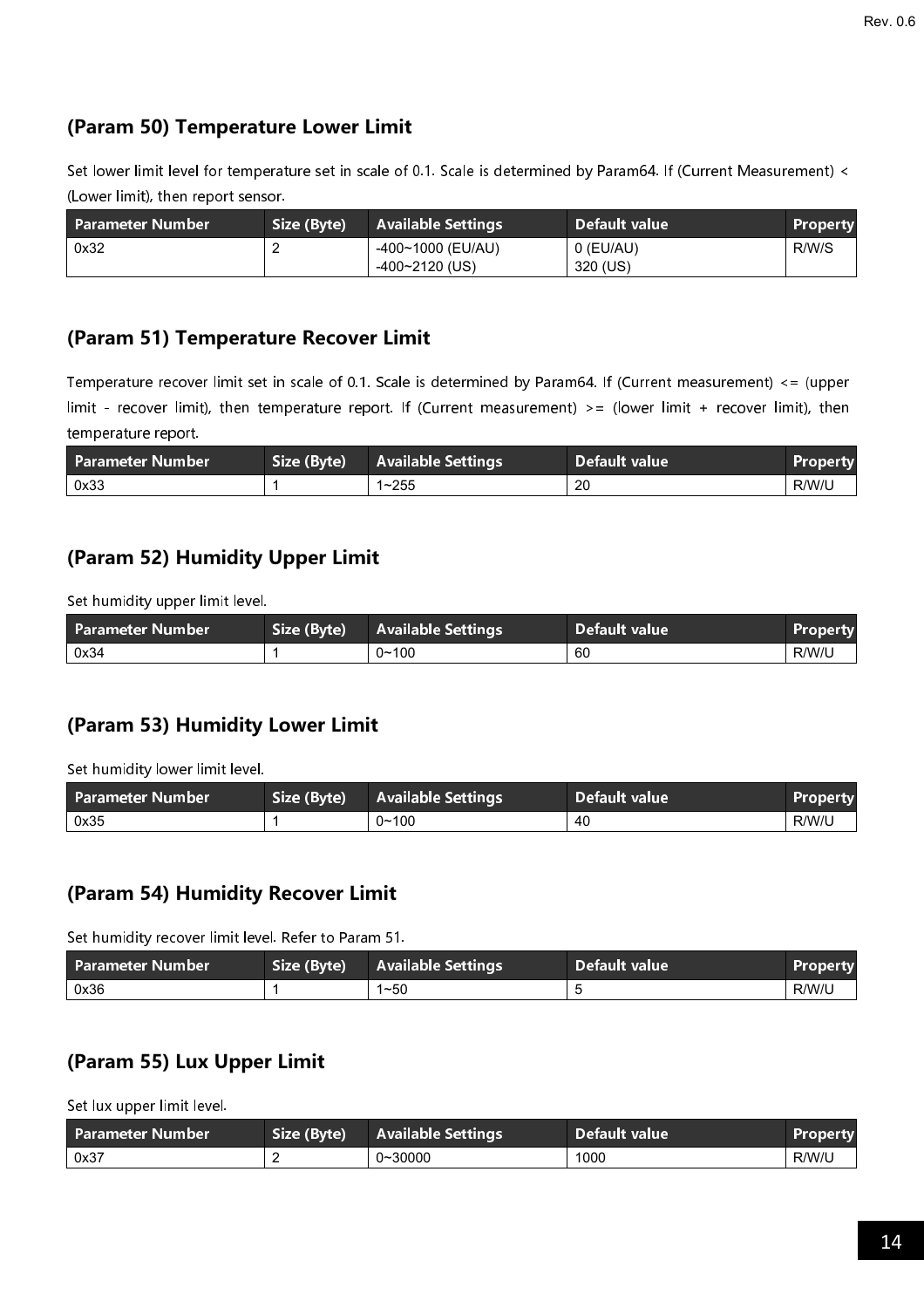## (Param 56) Lux Lower Limit

Set lux lower limit level.

| <b>Parameter Number</b> | Size (Byte) | <b>Available Settings</b> | Default value | <b>Property</b> |
|-------------------------|-------------|---------------------------|---------------|-----------------|
| 0x38                    |             | $0 - 30000$               | 100           | R/W/U           |

#### (Param 57) Lux Recover Limit

Set lux recover limit level. Refer to Param 51.

| Parameter Number | Size (Byte) | <b>Available Settings</b> | Default value | <b>Property</b> |
|------------------|-------------|---------------------------|---------------|-----------------|
| 0x39             |             | $1 - 255$                 | 100           | R/W/U           |

#### (Param 58) UV Upper Limit

Set UV upper limit level.

| <b>Parameter Number</b> | Size (Byte) | <b>Available Settings</b> | l Default value | <b>Property</b> |
|-------------------------|-------------|---------------------------|-----------------|-----------------|
| 0x3A                    |             | $1 - 11$                  |                 | R/W/U           |

#### (Param 59) UV Lower Limit

Set UV lower limit level.

| <b>Parameter Number</b> | Size (Byte) | <b>Available Settings</b> | Default value | <b>Property</b> |
|-------------------------|-------------|---------------------------|---------------|-----------------|
| 0x3B                    |             | $1 - 11$                  |               | R/W/U           |

#### (Param 60) UV Recover Limit

Set UV recover limit level. Refer to Param 51.

| l Parameter Number | Size (Byte) | <b>Available Settings</b> | Default value | Property |
|--------------------|-------------|---------------------------|---------------|----------|
| 0x3C               |             | $1\sim F$                 |               | R/W/U    |

#### (Param 61) Out-of-limit State

This is read only and bit mask. Out of the limit state of sensors.

| l Parameter Number                                                                                              | <b>Size (Byte)</b> | <b>Available Settings</b> | Default value | <b>Property</b> |
|-----------------------------------------------------------------------------------------------------------------|--------------------|---------------------------|---------------|-----------------|
| 0x3D                                                                                                            |                    |                           |               | R/B             |
| the contract of the contract of the contract of the contract of the contract of the contract of the contract of |                    |                           |               |                 |

Bit Mask:

0 - within limit

1 - out of limit

Value: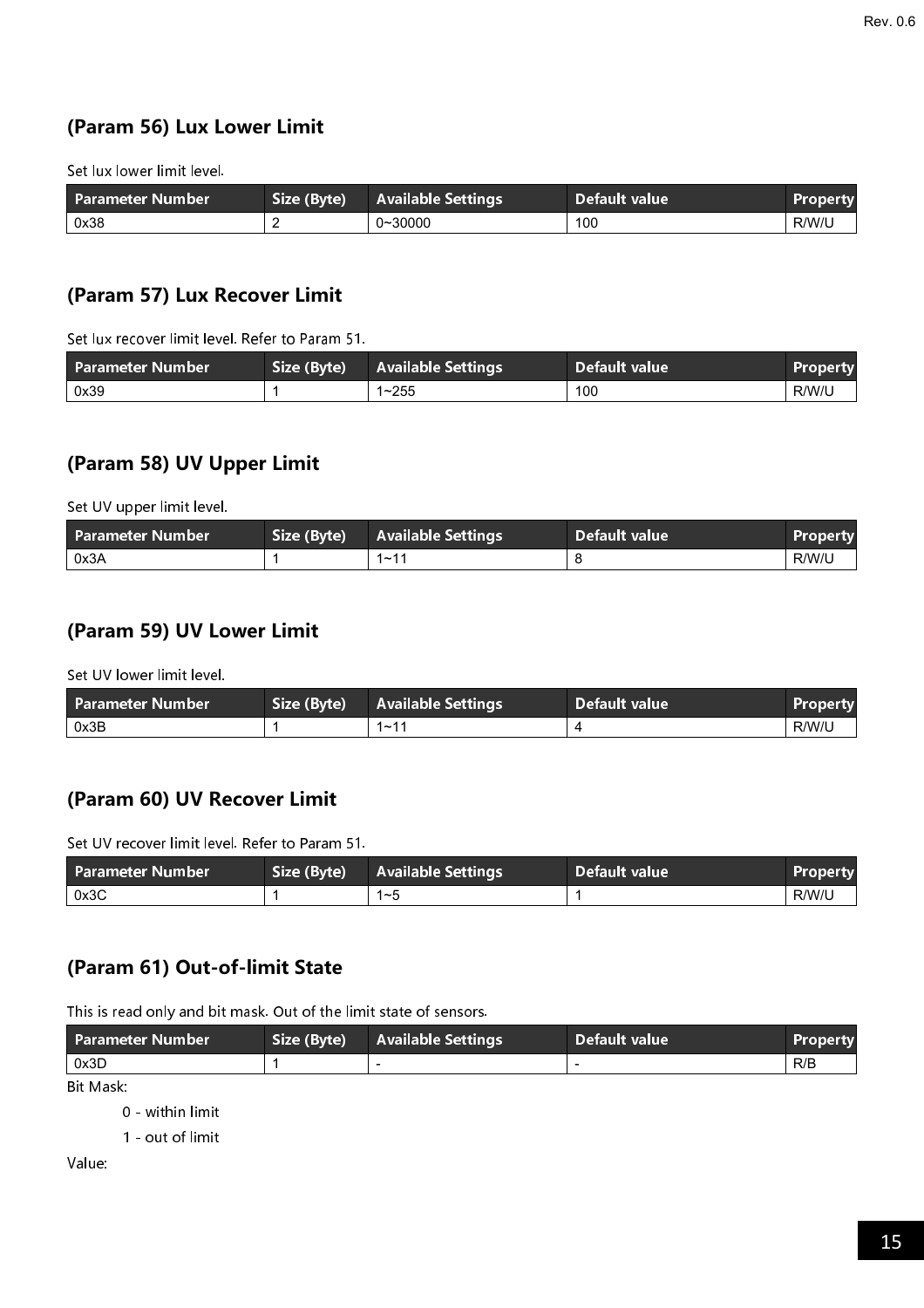- 1 Temperature upper level
- 2 Humidity upper level
- 4 Lux upper level
- 8 UV upper level
- 16 Temperature lower level
- 32 Humidity lower level
- 64 Lux lower level
- 128 UV lower level

## (Param 64) Temperature Scale

Set the scale for temperature when reports.

| Parameter Number | Size (Byte) | <b>Available Settings</b> | Default value | <b>Property</b> |
|------------------|-------------|---------------------------|---------------|-----------------|
| 0x40             |             | 0/1                       | 0 (EU/AU)     | R/W/E           |
|                  |             |                           | 1 (US)        |                 |

0 - Celsius

1 - Fahrenheit

## (Param 81) LED Activity

Allow user to enable/disable LED activity of specific reports sent by sensor. Button press indicator is not affected by this.

| l Parameter Number                                                                                                  | Size (Byte) | <b>Available Settings</b> | Default value | Property |
|---------------------------------------------------------------------------------------------------------------------|-------------|---------------------------|---------------|----------|
| 0x51                                                                                                                |             | 0/1                       |               | R/W/E    |
| and the contract of the contract of the contract of the contract of the contract of the contract of the contract of |             |                           |               |          |

0 - disable

1 - enable

## (Param 82) Motion Sensor Report Indicator

If LED is enabled by Param81, allow user to change the report color of motion sensor.

| <b>Parameter Number</b> | Size (Byte) | <b>Available Settings</b> | Default value | Property |
|-------------------------|-------------|---------------------------|---------------|----------|
| 0x52                    | 1           | 0/1/2/3/4/5/6/7/8/9       | $\sqrt{3}$    | R/W/E    |
| 0 - Disabled            |             |                           |               |          |
| 1 - Red                 |             |                           |               |          |
| 2 - Blue                |             |                           |               |          |
| 3 - Green               |             |                           |               |          |
| 4 - Pink                |             |                           |               |          |
| 5 - Cyan                |             |                           |               |          |
| 6 - Purple              |             |                           |               |          |
| 7 - Orange              |             |                           |               |          |
| 8 - Yellow              |             |                           |               |          |
| 9 White                 |             |                           |               |          |
|                         |             |                           |               |          |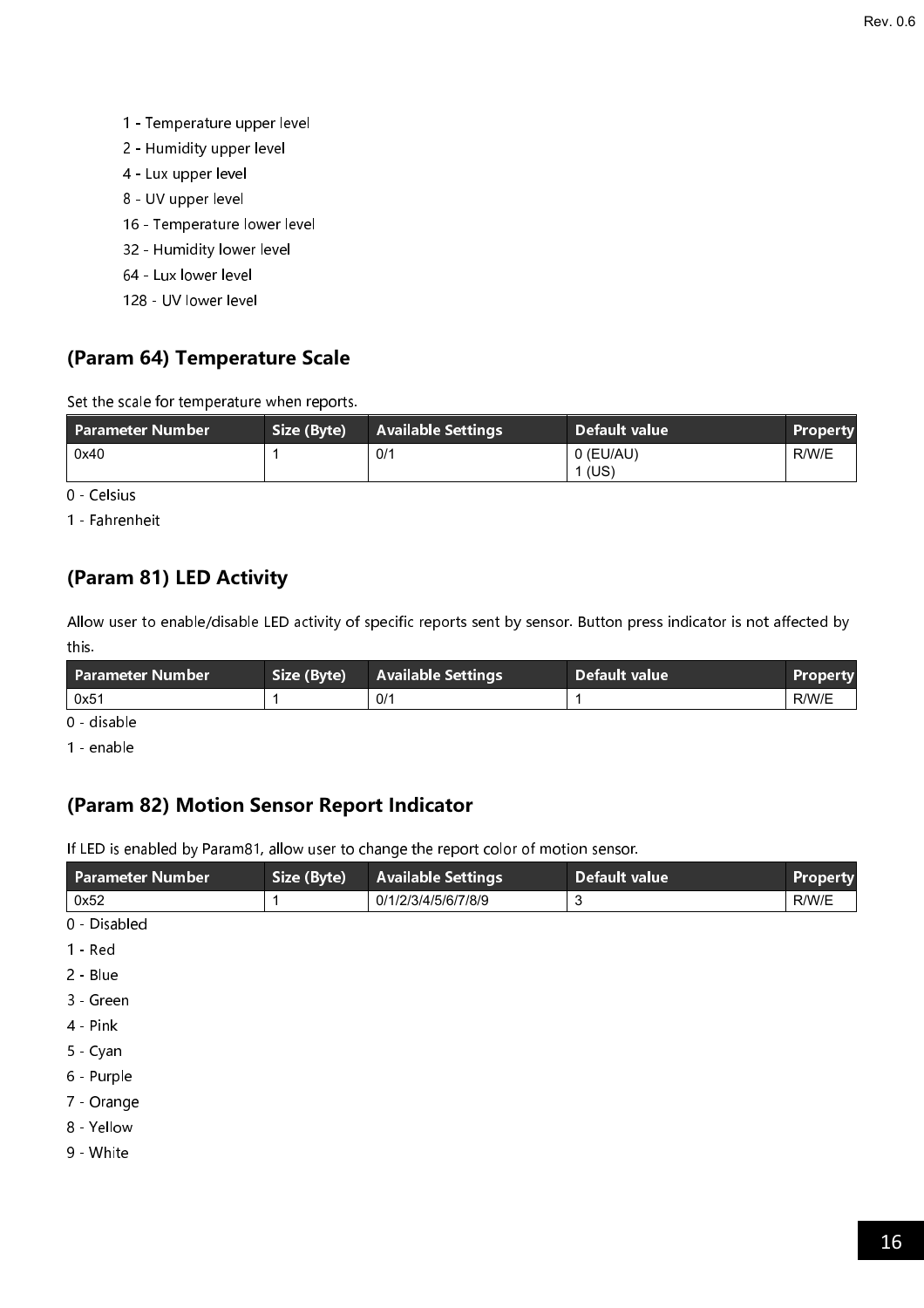## (Param 83) Temperature Sensor Report Indicator

| <b>Parameter Number</b> | Size (Byte) | <b>Available Settings</b> | Default value | Property |
|-------------------------|-------------|---------------------------|---------------|----------|
| 0x53                    | 1           | 0/1/2/3/4/5/6/7/8/9       | 0             | R/W/E    |
| 0 - Disabled            |             |                           |               |          |
| 1 - Red                 |             |                           |               |          |
| 2 - Blue                |             |                           |               |          |
| 3 - Green               |             |                           |               |          |
| 4 - Pink                |             |                           |               |          |
| 5 - Cyan                |             |                           |               |          |
| 6 - Purple              |             |                           |               |          |
| 7 - Orange              |             |                           |               |          |
| 8 - Yellow              |             |                           |               |          |

If LED is enabled by Param81, allow user to change the report color of temperature sensor.

9 - White

## (Param 84) Humidity Sensor Report Indicator

If LED is enabled by Param81, allow user to change the report color of humidity sensor.

| Parameter Number | Size (Byte) | <b>Available Settings</b> | Default value | Property |
|------------------|-------------|---------------------------|---------------|----------|
| 0x54             |             | 0/1/2/3/4/5/6/7/8/9       | 0             | R/W/E    |
| 0 - Disabled     |             |                           |               |          |
| $1 - Red$        |             |                           |               |          |
| 2 - Blue         |             |                           |               |          |
| 3 - Green        |             |                           |               |          |
| 4 - Pink         |             |                           |               |          |
| 5 - Cyan         |             |                           |               |          |
| 6 - Purple       |             |                           |               |          |
| 7 Orange         |             |                           |               |          |
| 8 - Yellow       |             |                           |               |          |
|                  |             |                           |               |          |

9 - White

## (Param 85) Lux Sensor Report Indicator

If LED is enabled by Param81, allow user to change the report color of Lux sensor.

| <b>Parameter Number</b> | Size (Byte) | <b>Available Settings</b> | Default value | <b>Property</b> |
|-------------------------|-------------|---------------------------|---------------|-----------------|
| 0x55                    |             | 0/1/2/3/4/5/6/7/8/9       | 0             | R/W/E           |
| 0 - Disabled            |             |                           |               |                 |
| $1 - Red$               |             |                           |               |                 |
| 2 Blue                  |             |                           |               |                 |
| 3 - Green               |             |                           |               |                 |

4 - Pink

5 - Cyan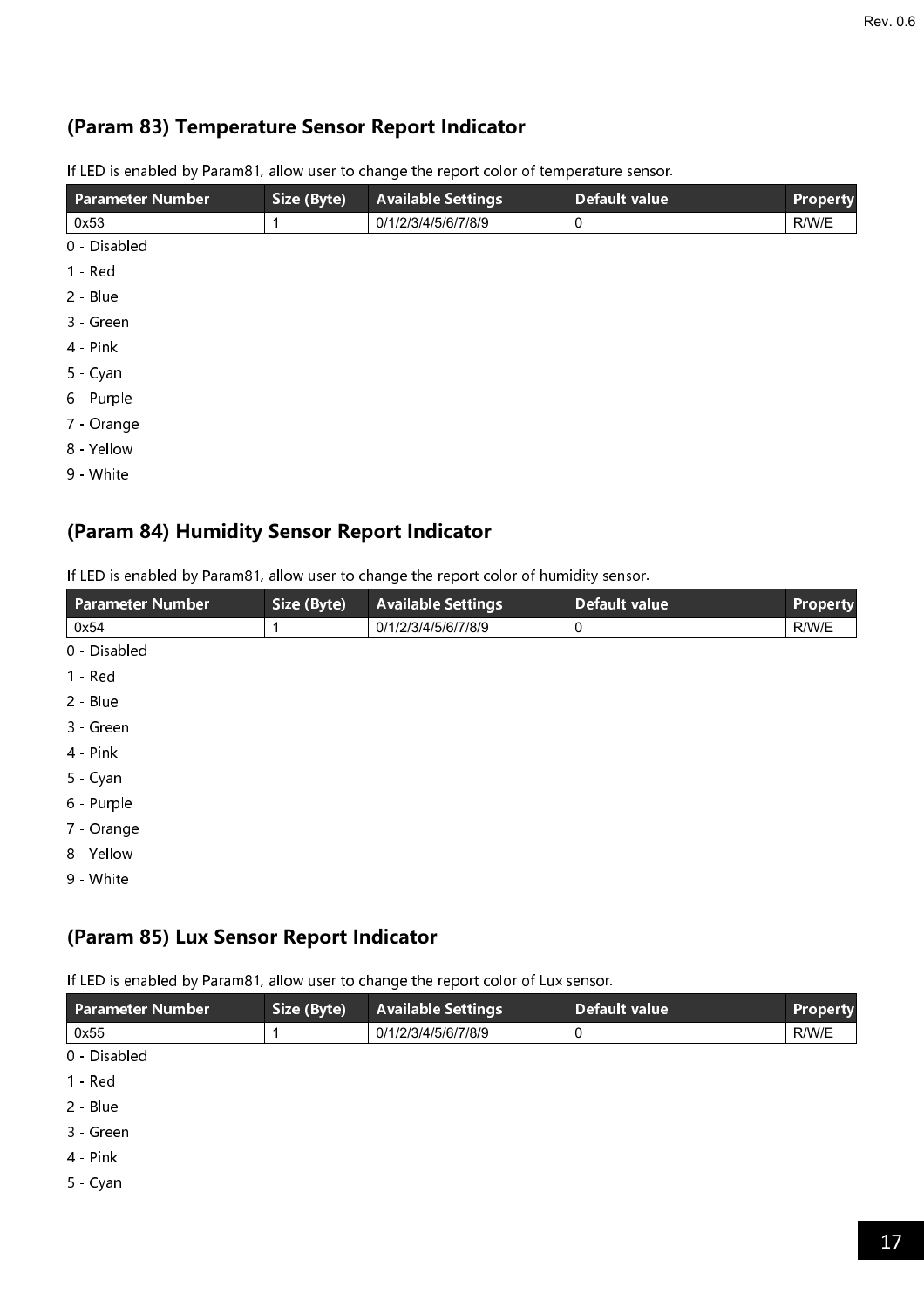- 6 Purple
- 7 Orange
- 8 Yellow
- 9 White

## (Param 86) UV Sensor Report Indicator

If LED is enabled by Param81, allow user to change the report color of UV sensor.

| Parameter Number | Size (Byte) | <b>Available Settings</b> | Default value    | Property |
|------------------|-------------|---------------------------|------------------|----------|
| 0x56             | 1           | 0/1/2/3/4/5/6/7/8/9       | $\boldsymbol{0}$ | R/W/E    |
| 0 - Disabled     |             |                           |                  |          |
| $1 - Red$        |             |                           |                  |          |
| 2 - Blue         |             |                           |                  |          |
| 3 - Green        |             |                           |                  |          |
| 4 - Pink         |             |                           |                  |          |
| 5 - Cyan         |             |                           |                  |          |
| 6 - Purple       |             |                           |                  |          |
| 7 - Orange       |             |                           |                  |          |
| 8 - Yellow       |             |                           |                  |          |

9 - White

## (Param 87) Vibration Sensor Report Indicator

If LED is enabled by Param81, allow user to change the report color of vibration sensor.

| ' Parameter Number ı | Size (Byte) | <b>Available Settings</b> | Default value | <b>Property</b> |
|----------------------|-------------|---------------------------|---------------|-----------------|
| 0x57                 |             | 0/1/2/3/4/5/6/7/8/9       |               | R/W/E           |
| 0 - Disabled         |             |                           |               |                 |

- 1 Red
- 2 Blue
- 3 Green
- 4 Pink
- 5 Cyan
- 6 Purple
- 7 Orange
- 8 Yellow
- 9 White

## (Param 88) Battery Report Indicator

If LED is enabled by Param81, allow user to change the report color of battery.

| l Parameter Number | Size (Byte) | <b>Available Settings</b> | Default value | <b>Property</b> |
|--------------------|-------------|---------------------------|---------------|-----------------|
| 0x58               |             | 0/1/2/3/4/5/6/7/8/9       |               | R/W/E           |

0 - Disabled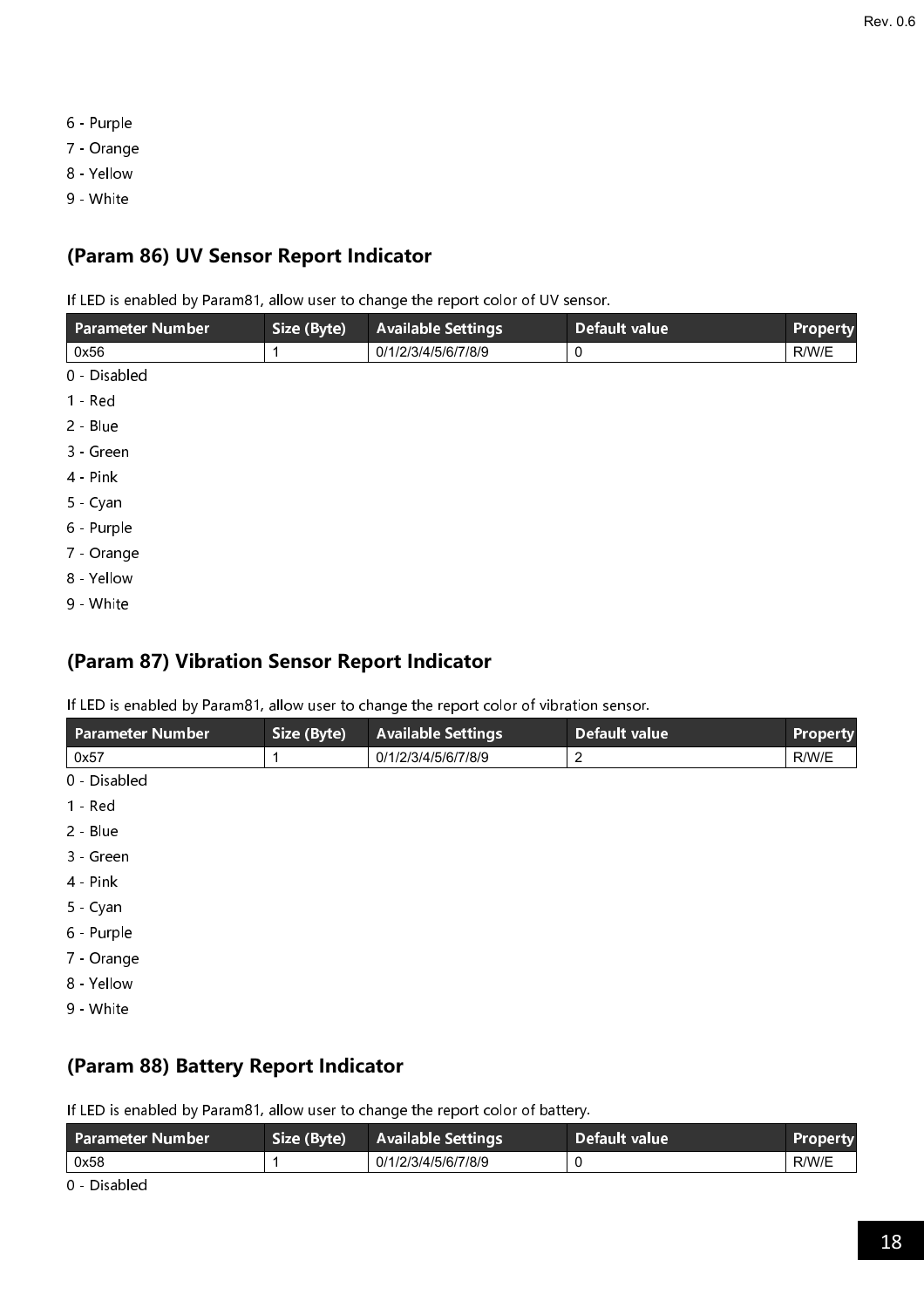- 1 Red
- 2 Blue
- 3 Green
- 4 Pink
- 5 Cyan
- 6 Purple
- 7 Orange
- 8 Yellow
- 9 White

## (Param 89) Wakeup Report Indicator

If LED is enabled by Param81, allow user to change the report color of wakeup.

| Parameter Number | Size (Byte) | <b>Available Settings</b> | Default value | Property |
|------------------|-------------|---------------------------|---------------|----------|
| 0x59             | 1           | 0/1/2/3/4/5/6/7/8/9       | 8             | R/W/E    |
| 0 - Disabled     |             |                           |               |          |
| $1 - Red$        |             |                           |               |          |
| 2 - Blue         |             |                           |               |          |
| 3 - Green        |             |                           |               |          |
| 4 Pink           |             |                           |               |          |
| 5 - Cyan         |             |                           |               |          |
| 6 - Purple       |             |                           |               |          |
| 7 - Orange       |             |                           |               |          |
| 8 - Yellow       |             |                           |               |          |

9 - White

## (Param 90) Communication Indicator

If LED is enabled by Param81, allow user to change indicator color when receiving communication from gateway or other devices.

| <b>Parameter Number</b> | Size (Byte) | <b>Available Settings</b> | Default value | Property |
|-------------------------|-------------|---------------------------|---------------|----------|
| 0x5A                    | 1           | 0/1/2/3/4/5/6/7/8/9       | 0             | R/W/E    |
| 0 - Disabled            |             |                           |               |          |
| $1 - Red$               |             |                           |               |          |
| 2 - Blue                |             |                           |               |          |
| 3 - Green               |             |                           |               |          |
| 4 Pink                  |             |                           |               |          |
| 5 - Cyan                |             |                           |               |          |
| 6 - Purple              |             |                           |               |          |
| 7 - Orange              |             |                           |               |          |
| 8 - Yellow              |             |                           |               |          |
| 9 - White               |             |                           |               |          |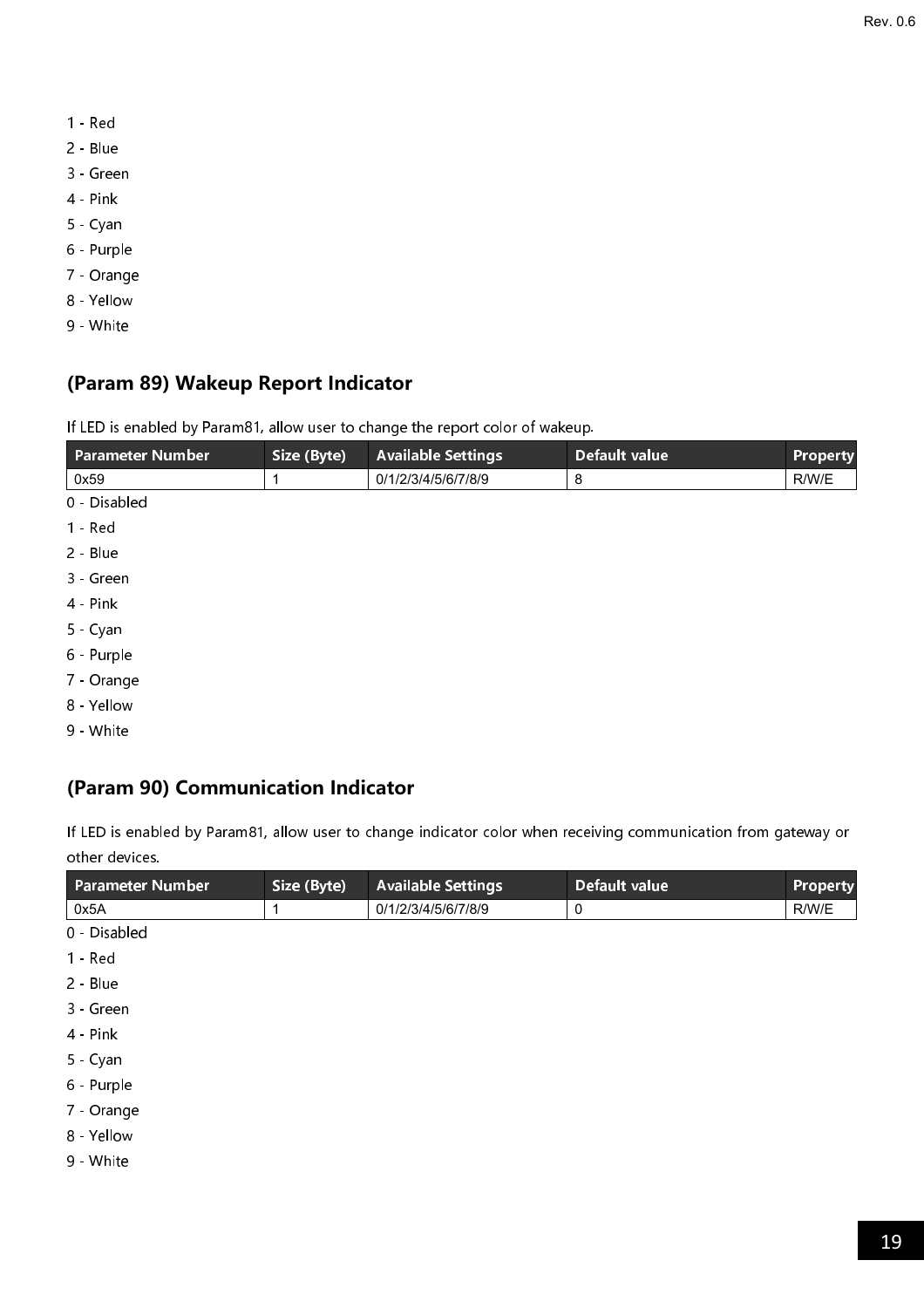## (Param 101) Automatic Report Checklist 1

Checklist 1 for automatic timed report. When the corresponding item is selected, it will be checked when timeout setting by Param111.

| <b>Parameter Number</b>                                    | Size (Byte) | <b>Available Settings</b> | Default value | <b>Property</b> |
|------------------------------------------------------------|-------------|---------------------------|---------------|-----------------|
| 0x65                                                       |             | 1 16 32 64 128            | 241           | R/W/B           |
| 0 Disabled                                                 |             |                           |               |                 |
| 1 - Battery                                                |             |                           |               |                 |
| $16 - UV$                                                  |             |                           |               |                 |
| 32 Temperature                                             |             |                           |               |                 |
| 64 - Humidity                                              |             |                           |               |                 |
| 128 - Lux                                                  |             |                           |               |                 |
| Default $241 = 1 + 16 + 32 + 64 + 128$ , means all enable. |             |                           |               |                 |

## (Param 102) Automatic Report Checklist 2

Checklist 2 for automatic timed report. When the corresponding item is selected, it will be checked when timeout setting by Param112.

| <u>se ttil og byligter i Li</u> |             |                           |               |          |
|---------------------------------|-------------|---------------------------|---------------|----------|
| <b>Parameter Number</b>         | Size (Byte) | <b>Available Settings</b> | Default value | Property |
| 0x66                            |             | 1 16 32 64 128            | 0             | R/W/B    |
| 0 - Disabled                    |             |                           |               |          |
| 1 - Battery                     |             |                           |               |          |
| $16 - UV$                       |             |                           |               |          |
| 32 - Temperature                |             |                           |               |          |
| 64 Humidity                     |             |                           |               |          |
| 128 - Lux                       |             |                           |               |          |
|                                 |             |                           |               |          |

Max value  $241 = 1 + 16 + 32 + 64 + 128$ , means all enable.

## (Param 103) Automatic Report Checklist 3

Checklist 3 for automatic timed report. When the corresponding item is selected, it will be checked when timeout setting by Param113.

| <b>Parameter Number</b>                                      | Size (Byte) | <b>Available Settings</b> | Default value | Property |
|--------------------------------------------------------------|-------------|---------------------------|---------------|----------|
| 0x67                                                         | 1           | 1 16 32 64 128            | 0             | R/W/B    |
| 0 Disabled                                                   |             |                           |               |          |
| 1 - Battery                                                  |             |                           |               |          |
| $16 - UV$                                                    |             |                           |               |          |
| 32 - Temperature                                             |             |                           |               |          |
| 64 - Humidity                                                |             |                           |               |          |
| 128 - Lux                                                    |             |                           |               |          |
| Max value $241 = 1 + 16 + 32 + 64 + 128$ , means all enable. |             |                           |               |          |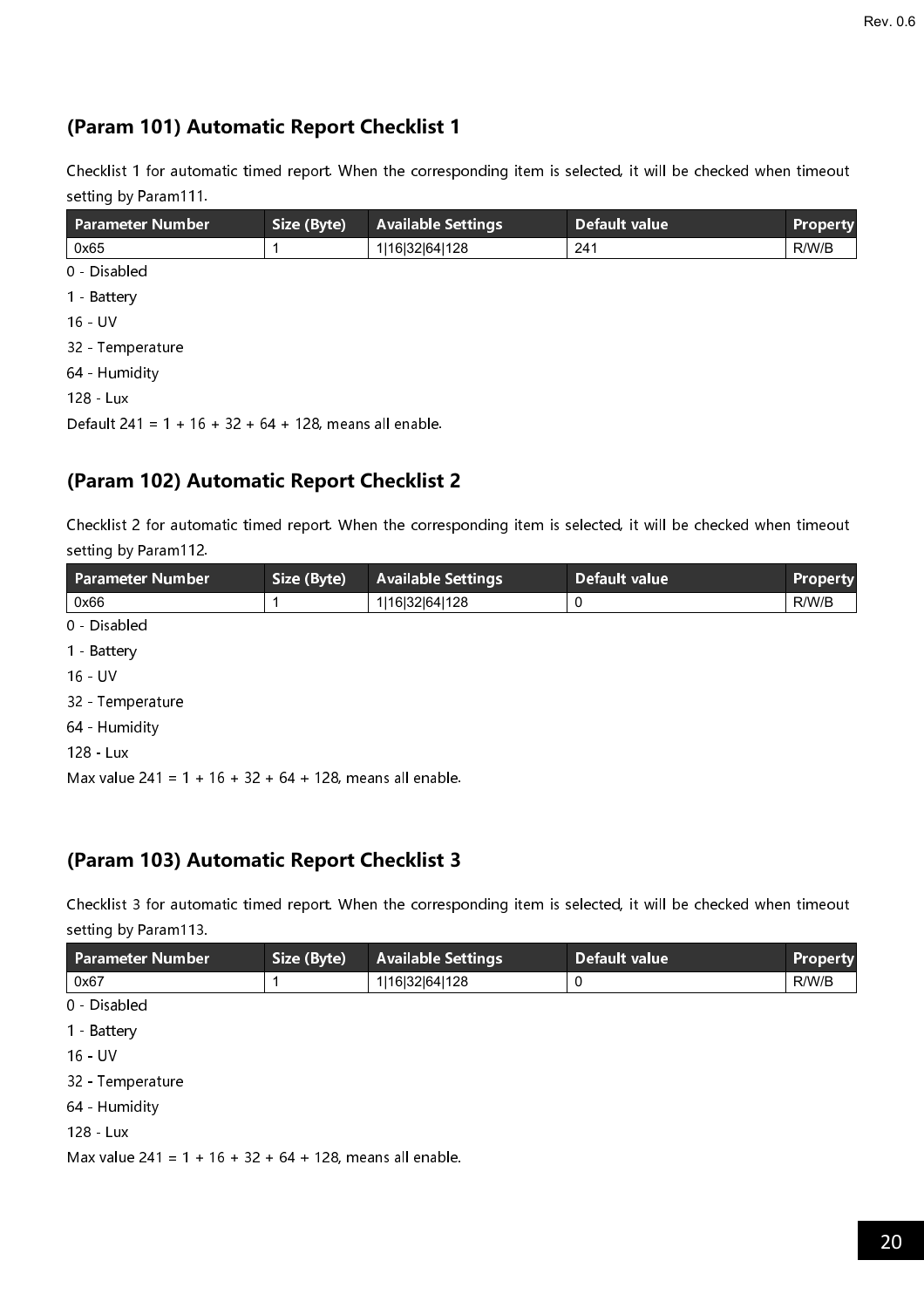## (Param 111) Automatic Checklist 1 Interval Time

Interval time set in seconds to check the checklist1's items. Multilevel Sensor Report will be sent when timeout.

| Parameter Number | Size (Byte) <sup> </sup> | <b>Available Settings</b> | Default value | <b>Property</b> |
|------------------|--------------------------|---------------------------|---------------|-----------------|
| 0x6F             |                          | $30 - 65535$              | 3600          | R/W/U           |

#### (Param 112) Automatic Checklist 2 Interval Time

Interval time set in seconds to check the checklist2's items. Multilevel Sensor Report will be sent when timeout.

| Parameter Number | Size (Byte) | <b>Available Settings</b> | Default value | Property |
|------------------|-------------|---------------------------|---------------|----------|
| 0x70             |             | $30 - 65535$              | 3600          | R/W/U    |

## (Param 113) Automatic Checklist 3 Interval Time

Interval time set in seconds to check the checklist3's items. Multilevel Sensor Report will be sent when timeout.

| Parameter Number | Size (Byte) | <b>Available Settings</b> | Default value | <b>Property</b> |
|------------------|-------------|---------------------------|---------------|-----------------|
| 0x71             |             | 30~65535                  | 3600          | R/W/U           |

## (Param 201) Temperature Offset Value

Can add or minus this setting value to calibrate temperature when checked. Scale is defined by Param64. e.g. Value 15 means 1.5C or 1.5F.

| Parameter Number | <b>Size (Byte)</b> | <b>Available Settings</b> | Default value | <b>Property</b> |
|------------------|--------------------|---------------------------|---------------|-----------------|
| 0xC9             |                    | $-200 - 200$              |               | R/W/S           |

## (Param 202) Humidity Offset Value

Can add or minus this setting value to calibrate humidity when checked. Unit: %.

| Parameter Number | Size (Byte) | <b>Available Settings</b> | Default value | <b>Property</b> |
|------------------|-------------|---------------------------|---------------|-----------------|
| 0xCA             |             | $-100 - 100$              |               | R/W/S           |

## (Param 203) Lux Offset Value

Can add or minus this setting value to calibrate Lux when checked.

| Parameter Number | Size (Byte) | <b>Available Settings</b> | Default value | <b>Property</b> |
|------------------|-------------|---------------------------|---------------|-----------------|
| 0xCB             |             | $-10000 - 10000$          |               | R/W/S           |

## (Param 204) UV Offset Value

Can add or minus this setting value to calibrate UV when checked.

| l Parameter Number | Size (Byte) | <b>Available Settings</b> | Default value | <b>Property</b> |
|--------------------|-------------|---------------------------|---------------|-----------------|
| 0xCC               |             | $-10 - 10$                |               | R/W/S           |

Multilevel Sensor Report will be sent when timeout.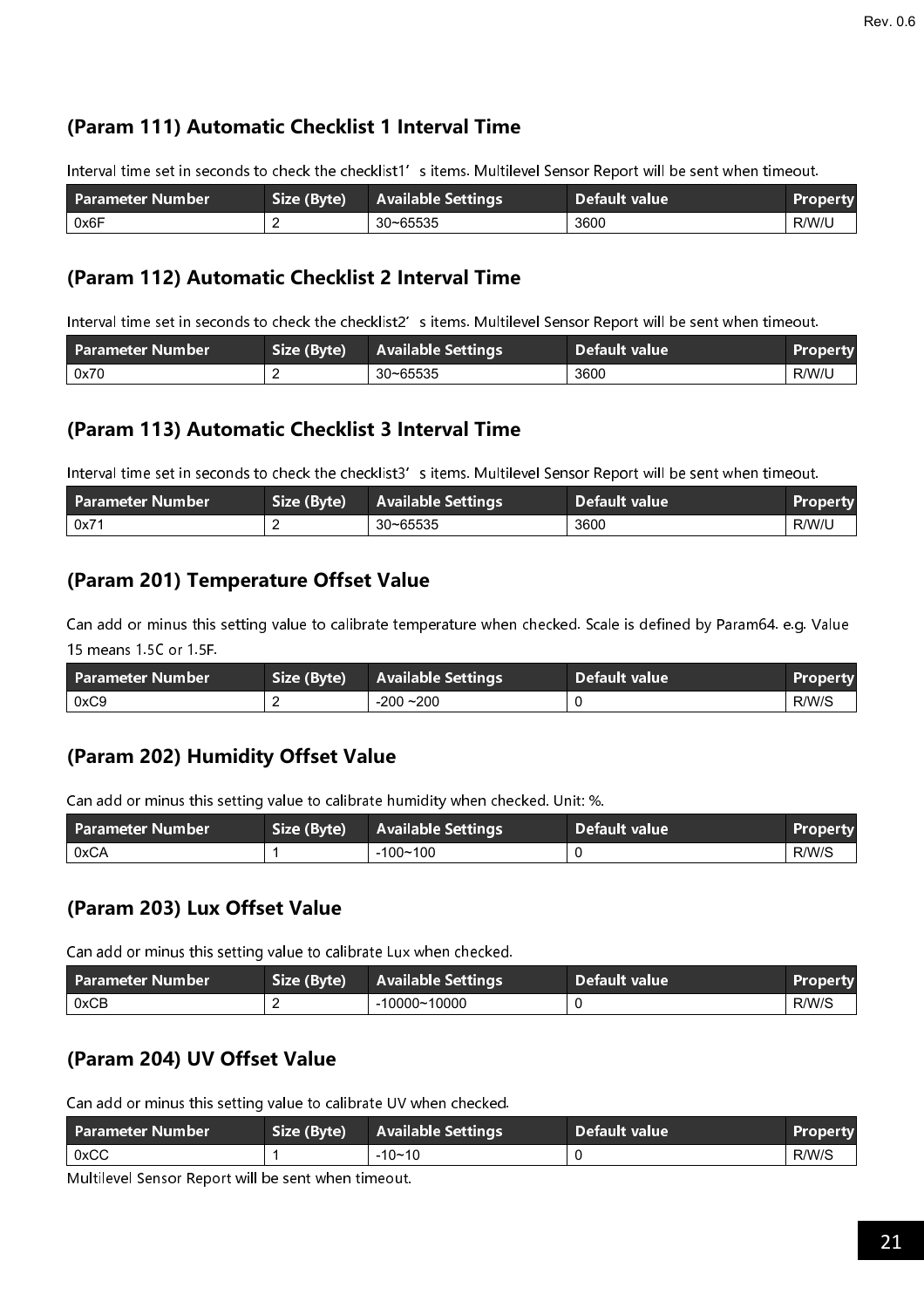## 12 Security Network

This device is a security enabled Z-Wave Plus product that is able to use encrypted Z-Wave Plus messages to communicate to other security enabled Z-Wave Plus products.

The device supports the security function with S0 and S2 encrypted communication. The device will auto switch to the security mode when the device included with a security controller. In the security mode, the commands will use security and security2 command class wrapped to communicate with others, otherwise the device will not response any commands.

This device supports security levels are listed in below table:

| Security Levels                 | Support (Yes/No) |
|---------------------------------|------------------|
| SECURITY KEY SO                 | Yes              |
| SECURITY KEY S2 UNAUTHENTICATED | Yes              |
| SECURITY KEY S2 AUTHENTICATED   | Yes              |
| SECURITY KEY S2 ACCESS          | No               |

## 13 SmartStart

SmartStart enabled products can be added into a Z-Wave network by scanning the Z-Wave QR Code present on the product with a controller providing SmartStart inclusion. No further action is required and the SmartStart product will be added automatically within 10 minutes of being switched on in the network vicinity. You can find the QR code on the bottom of the product, like this:



PIN: 03904

The DSK information will be like this: 03904-29465-27012-32844-35506-05493-46416-50723

## 14 Specifications

| Power Supply          | $CR123A \times 2$ or USB powered |
|-----------------------|----------------------------------|
| Sleep Current         | 27uA                             |
| <b>Wakeup Current</b> | 16 <sub>m</sub> A                |
| <b>Action Current</b> | 30 <sub>m</sub> A                |